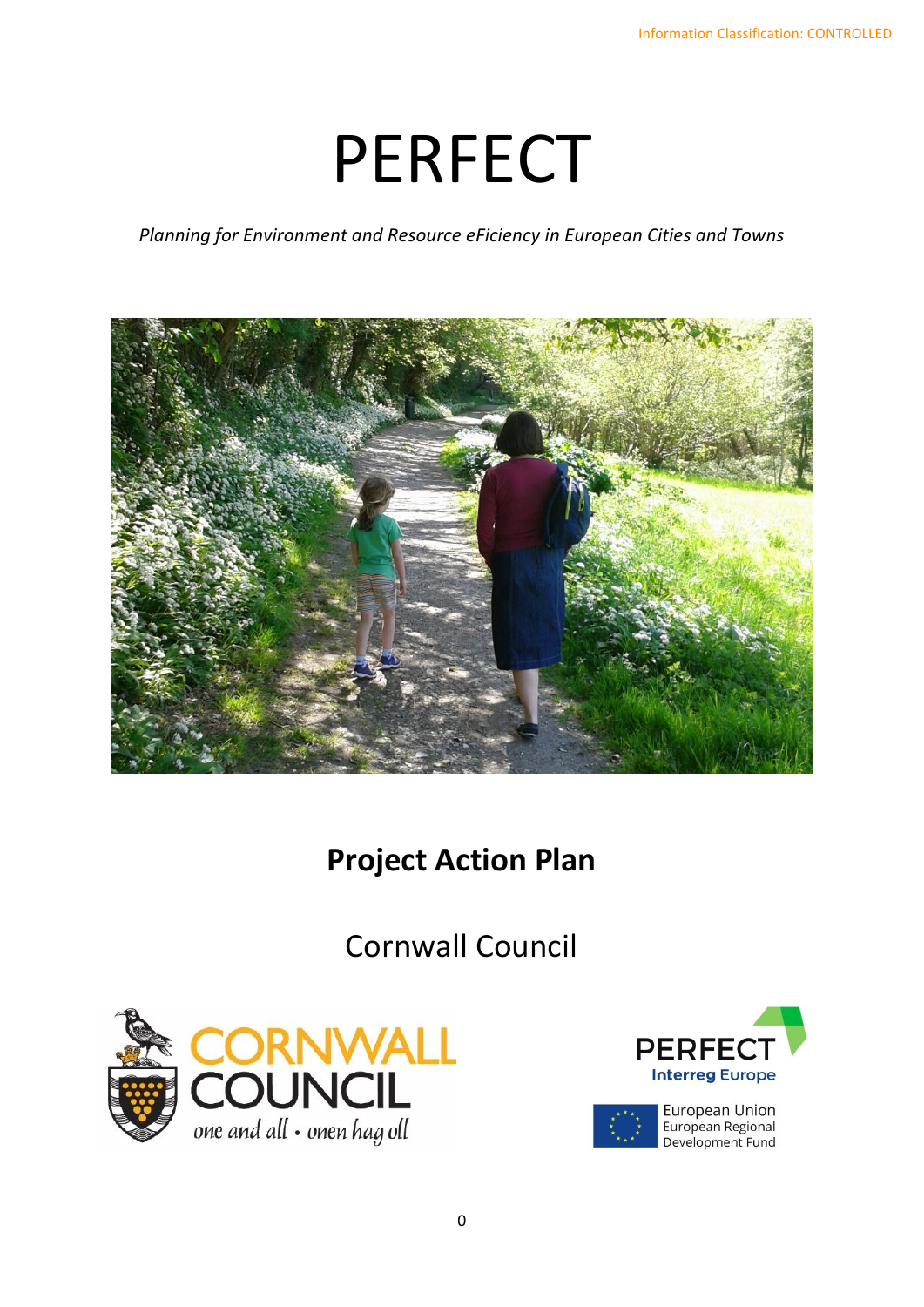**This Action Plan was prepared as part of the second phase of PERFECT and sets out the main actions that Cornwall Council proposes to undertake to help meet the objectives of PERFECT to embed green infrastructure planning in Cornwall.**

**The action plan was endorsed by Tim Dwelly, Cabinet Member for Culture, Economy and Planning on 24th July 2020**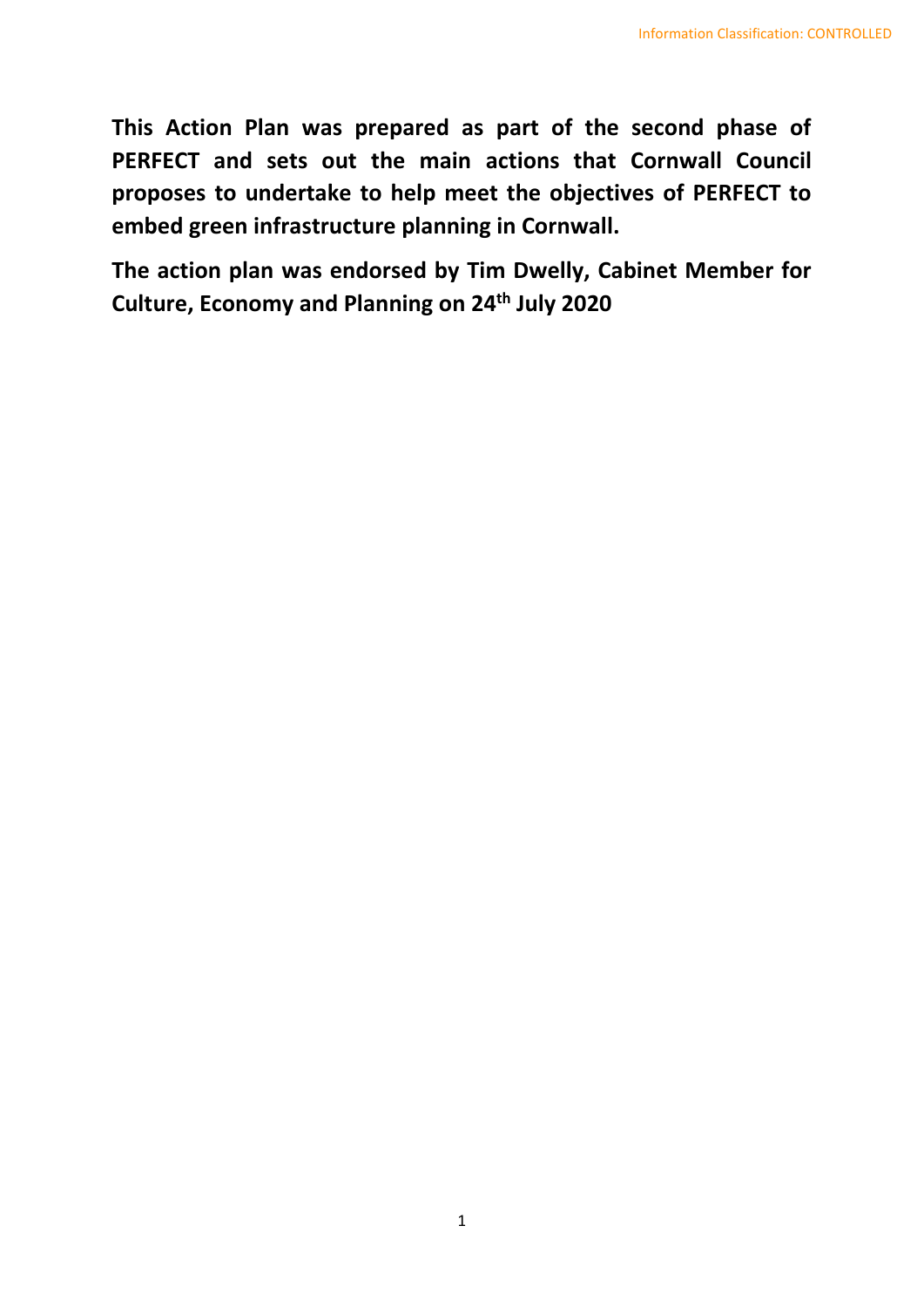## **Part I - General Information**

**Project:** PERFECT – Planning for Environment and Resource Efficiency in European Cities and Towns

**Partner organisation:** Cornwall Council, United Kingdom **NUTS2 region:** South West England

**Contact person:** Robert Lacey

**email address:** robert.lacey@cornwall.gov.uk

**phone number:** 01872 224319

### **Part II - Policy Context**

#### **Summary of policy in Cornwall**

European funding policy is contained in the ERDF – England Operational Programme for  $2014 - 2020$ .

**Thematic Objective 6** (TO6) is intended to Preserve and protect the environment and promote resource efficiency and **Investment priority 6d** is concerned with protecting and restoring biodiversity/ecosystem services Natura 2000 and GI.

The **Managing Authority** (responsible for producing investment priority in the UK) is the Ministry for Housing, Communities and Local Government (MHCLG) and the **Intermediate Body** (responsible for implementation of the policy and priority) is Cornwall Council

The Action Plan aims to impact the **Cornwall Local Plan** which is a regional development policy instrument.

#### **Other Policy**

Green infrastructure provision in Cornwall has its strategic policy basis in National Planning Policy (National Planning Policy Framework 'NPPF'), the Cornwall Local Plan at a subregional level and very locally in individual Neighbourhood Plans (NDP) created at Parish level. Whilst policies are in place, they are strategic and do not yet provide sufficient guidance on the creation of multi-functional GI. NDPs rarely have an overt GI focus, although most seek to protect the environment. The role of the environment in Cornwall in attracting economic investment is recognised, but the links between funding of new development and improvement of the environment and provision of new multi-functional GI is not yet sufficiently strong. The Council has adopted an ambitious Environmental Growth Strategy, but this needs to be translated into scheme design and planning decisions. GI needs to be more effectively integrated into all policy and guidance levels in Cornwall to achieve environmental growth and improvement.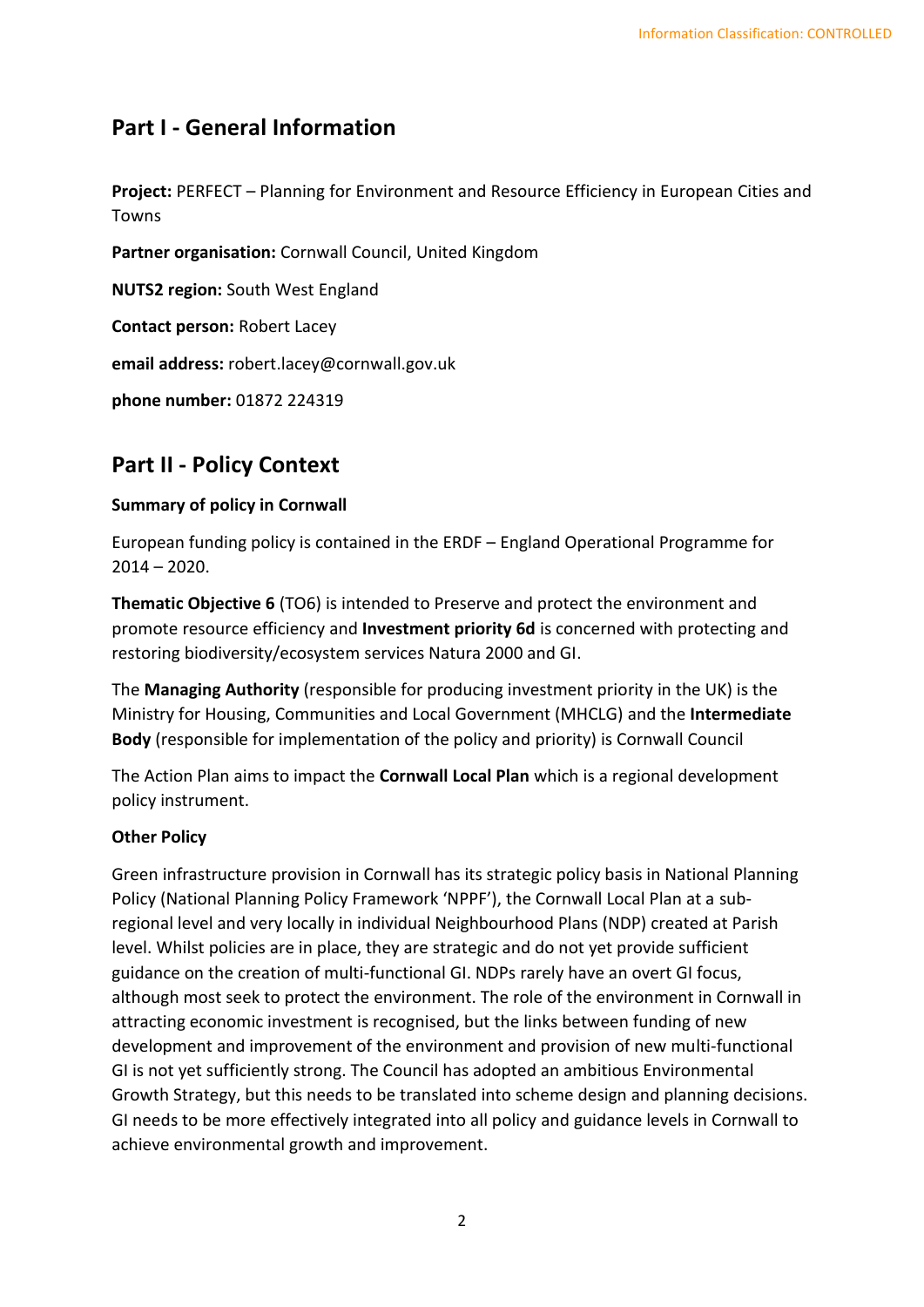

#### **This diagram shows the various policy elements of the English Planning system and Operational Programme**

#### **Background to the ERDF – England Operational Programme 2014 – 2020 and investment priority**

The main objective of the ERDF Operational Programme for 2014 - 2020 (the 'OP') is to support sustainable and efficient use of natural resources, ensure environmental protection, active adaptation to climate change and promote an energy efficient, low-carbon economy.

The Policy Instrument aims to bring together environmental protection and economic growth objectives, ensuring they complement each other as an integrated approach. This involves investment in Green and Blue infrastructure supporting provision of ecosystem services on which businesses and communities depend to increase local natural capital and support sustainable economic growth and adding to the area's natural capital/ecosystem services and benefits from them. The Instrument also aims to improve the local environment to act as an economic growth catalyst by attracting investment, increased visitor spend, reducing costs of adverse environmental conditions, providing health benefits and generating employment. The intention at higher level is to provide baseline data for GI including development of a national habitat connectivity indicator for connectivity & multifunctional green space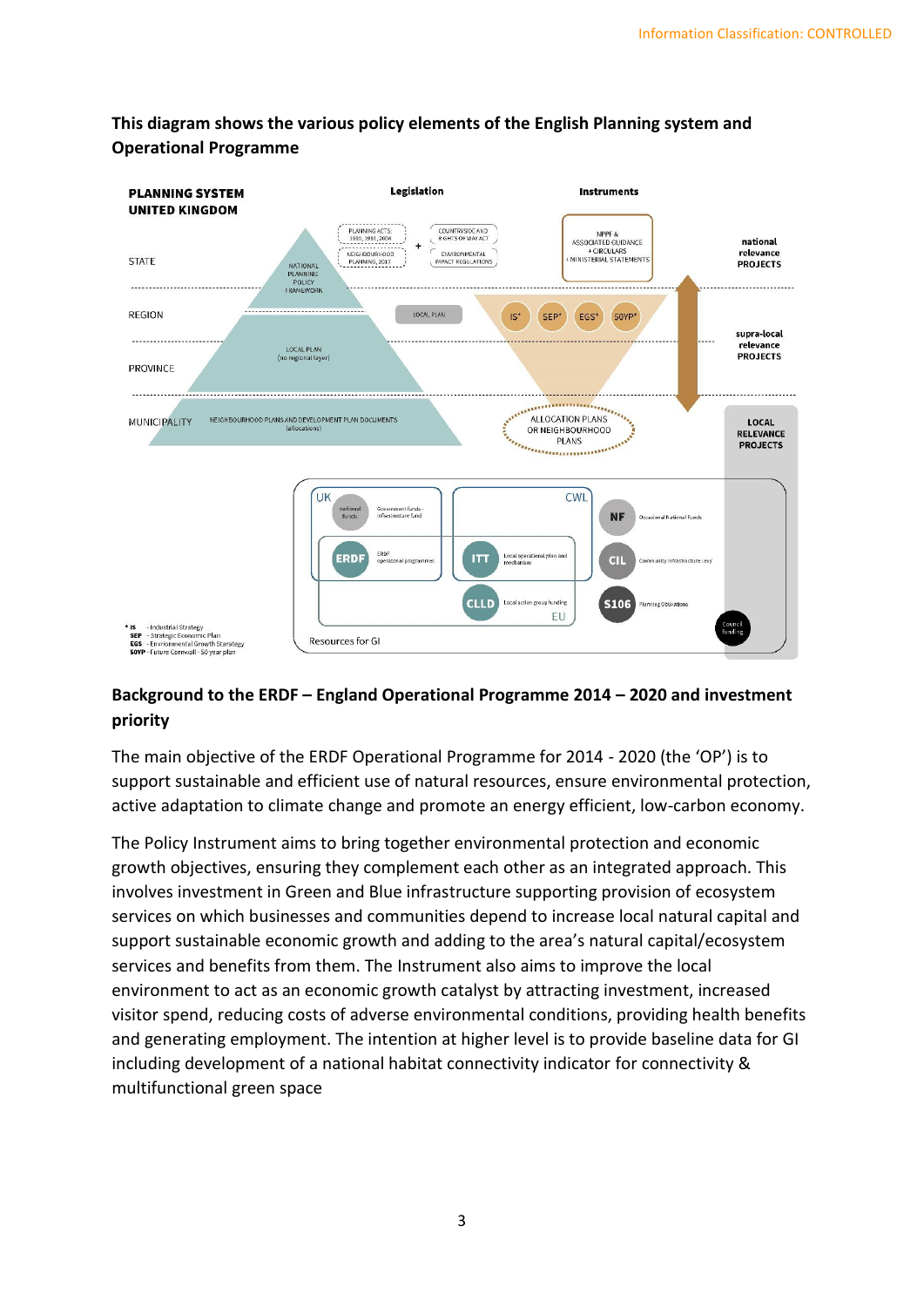#### **Why should it be improved?**

In general the UK invests little directly into **the provision of green infrastructure and proposals must compete with investment with other 'more established' measures designed to enable economic growth**. It is often **difficult to persuade decision makers** of proposals where the main component is GI. This is often translated into classically 'grey' infrastructure projects with transport projects formed around roads prioritised and most obviously connected to growth. Whilst green infrastructure accompanies these projects, it is often broken into its constituent parts, delivering narrow functions and seen as a small element of the solution. Hence, major road building schemes will often be characterised by Sustainable Urban Drainage projects that sit fenced off and poorly linked into the landscape.

Bidding for ERDF funds tends to be concentrated in the hands of a small number of organisations and partners that are acquainted with the bidding process. Knowledge and experience of how to bid tends to be specialist. **The bidding process is often off-putting to projects based on green infrastructure provision as it is more complex to demonstrate the outputs required to meet the calls**. Community Led Local Development provides for smaller investments and, being administered by Local Action groups across Cornwall, could be easier to relate GI projects at local level to the Thematic Objective, however **knowledge of GI at local level**, its multiple benefits and the ability to use the TO to invest in it hamper the effectiveness of this funding stream. The delivery of improved GI across all development types requires improved governance of the TO funding and improved knowledge of the economic opportunities of GI investment amongst potential applicants and decision makers at all levels.

#### **How the Action Plan proposes to influence policies:**

TO6 of the OP foresaw 'Investments in Green and Blue infrastructure and actions that support the provision of ecosystem services on which businesses and communities depend to increase local natural capital and support sustainable economic growth'. This was the PI that Cornwall sought to influence through the project.

Changes are proposed through an Action Plan to identify opportunities for multifunctional improvements in natural heritage in devolved decisions, policy and practice in Cornwall to benefit business, health and well-being, cultural distinctiveness and resilience.

The original application for PERFECT from Cornwall sought to develop an approach to how OP calls are made and to raise awareness of investment possibilities. Changes since that time have reduced the ability of the Council to directly influence future iterations of the PI, however the PI has been used more extensively in its current form whilst the Council has been involved in PERFECT to fund environmental initiatives and projects that seek to make improvements to green spaces, predominately in deprived areas to maximise its contribution to the Jobs and Growth agenda. These projects are directly helping to explore at a practical level improvements that are needed in policy and practice in Cornwall.

Improvement of the approach to planning for and investing in GI require continued influencing of decision makers and the development of a more holistic approach to design,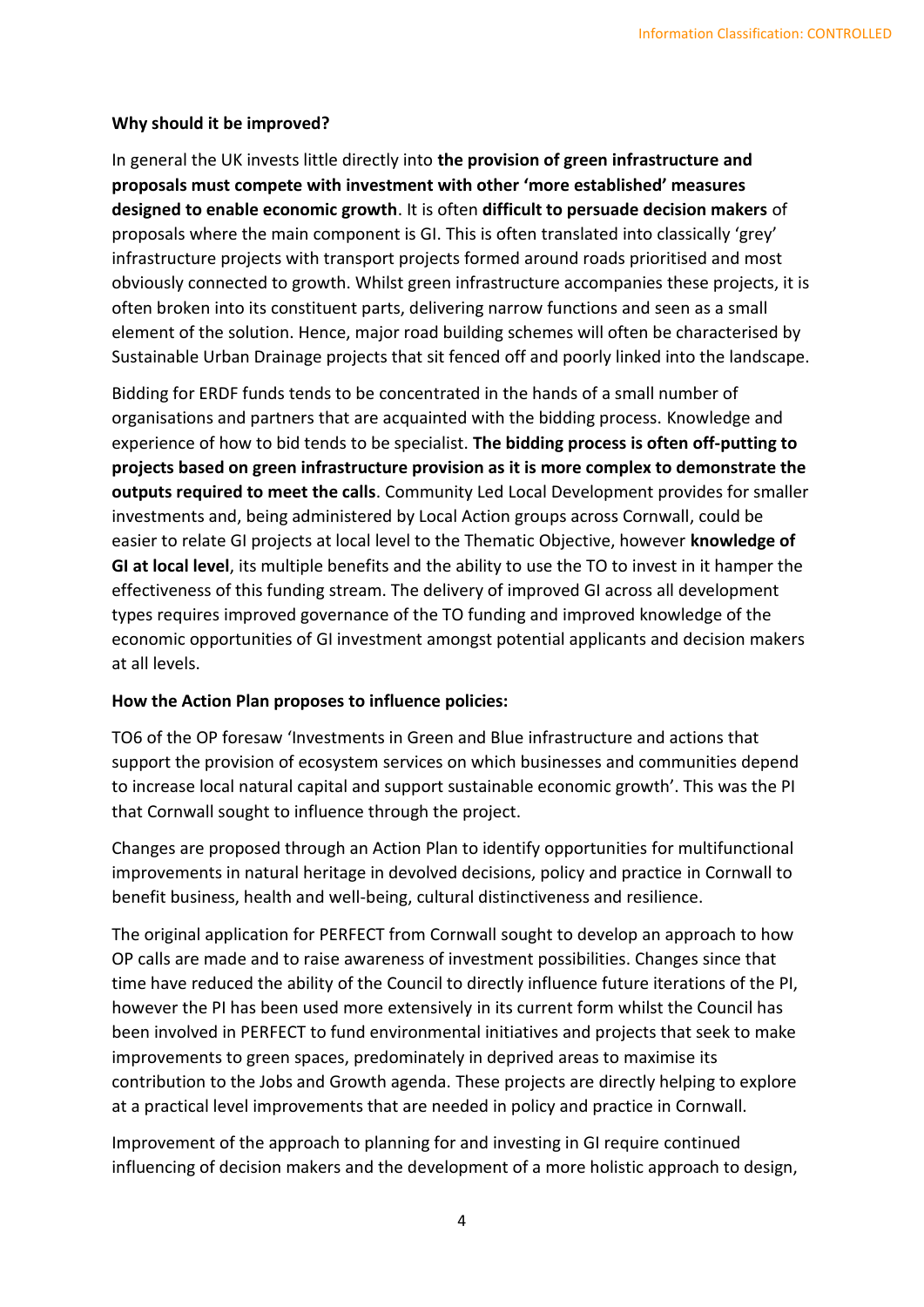specification and decision making to ensure that multi-functional GI is incorporated into development proposals across sectors in Cornwall and given sufficient weight alongside more 'grey' infrastructure solutions in investment decisions.

Better engagement with communities is needed to audit and plan for natural heritage and create more understanding of investment opportunities and priorities. Governance and understanding needs to be improved by learning through regional partnerships, leading to clearer understanding of best value investments in natural heritage through multi-functional GI to deliver the requirements of TO6.

This is particularly important to foster understanding of the multi-functional benefits and whole life saving opportunity from GI e.g. flood protection and improving health via recreation and nature conservation to promote equal footing for green and grey infrastructure investment; baseline state of natural capital needed to ensure consistent measurement of costs and benefits and opportunities for jobs and growth by preserving and exploiting natural heritage; understand linkages between state of natural heritage and investment decisions/potential for uplift; need catchment Action Plans for sustainable management and exploitation of the natural environment through ecosystem services; communities need to be engaged in audit and decision making

#### **Cornwall's Self-Defined Performance Indicator:**

The project application contains the following self-defined indicator:

#### *'20% increase in bids focused on Green Infrastructure applying for TO6 to benefit from the policy instrument, based on additional Green Infrastructure uses identified through the project.'*

Since being involved in PERFECT, the Council has appreciated the multi-functional possibilities of green infrastructure and has examined ways of encouraging bids that focus on GI provision. The development of calls has changed the criteria applied so as to make it possible to further understand the economic investment opportunities and benefits associated with investment in green infrastructure. This includes the resolution of issues associated with investment duplication with the Countryside Stewardship Scheme and additional criteria to direct investment proposals towards mitigation of climate change and creating a more resilient environment and recognition of the interconnection of the environment to community and economic prosperity. These additional regional level priorities respond to issues and conditions that restricted the submission of suitable projects to earlier calls and provide the conditions for additional demonstration of the value of investment in green infrastructure. This call will allow for further understanding to be developed of the conditions for encouraging future investments in GI based on the number of responses to the call that are based on natural solutions or GI.

#### **Proposed additional self-defined performance indicator:**

Informed by the development of the project, a further self-defined indicator is proposed: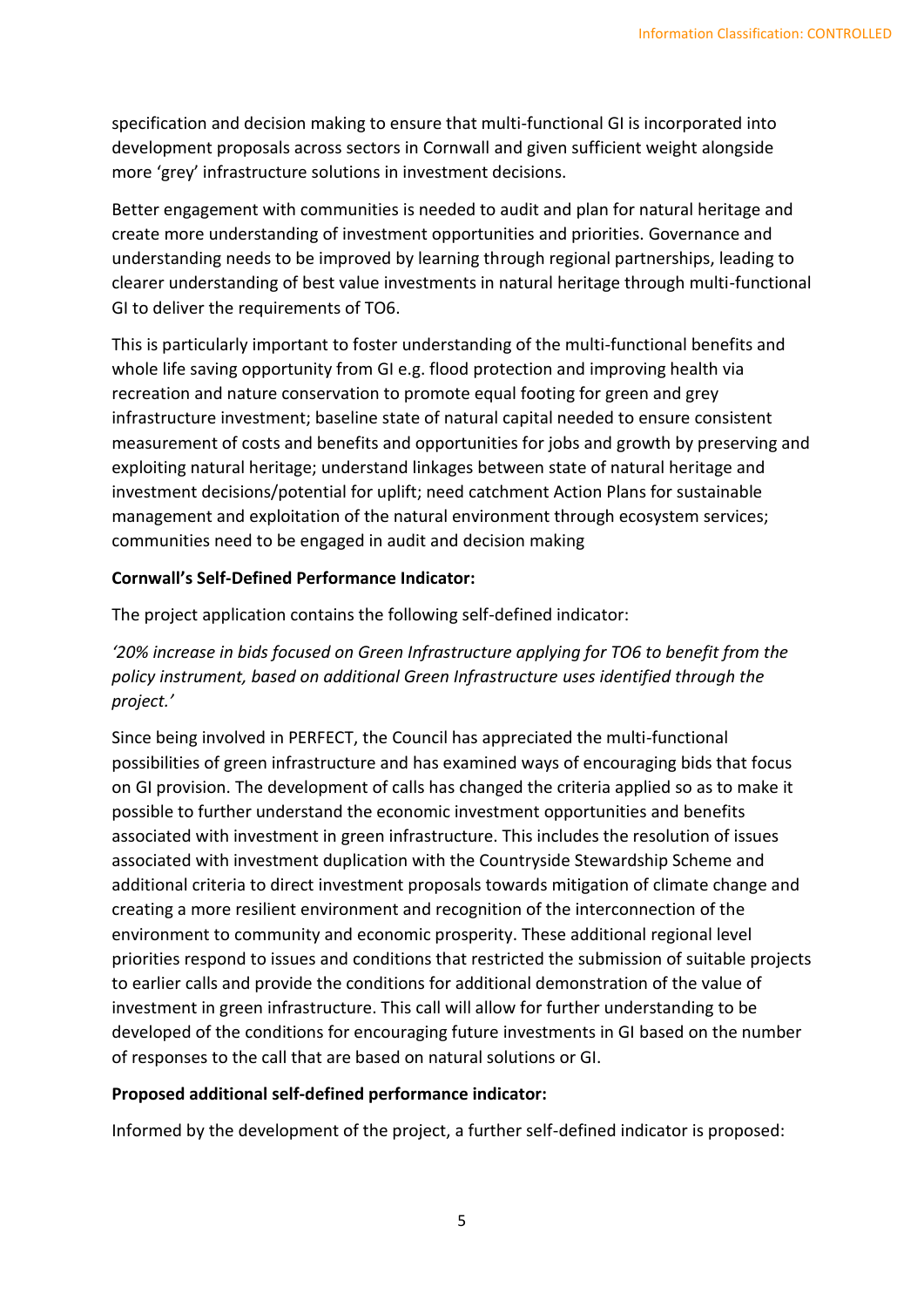*'20% of new green spaces provided by development in Cornwall to be enhanced through improved policies in the Cornwall Local Plan and associated guidance to deliver additional GI uses beyond amenity grassland (for instance biodiverse habitat, sustainable drainage, food growing, natural play) based on good practice learnt through PERFECT.'*

This will require the establishment of a baseline of the existing situation through an audit of spaces being provided in fulfilment of the current local plan requirements. A baseline of requirements for the provision of new open space and the quality standards applied have already been established through a literature review carried out in the first part of the project.

#### **Justification for the additional self-defined performance indicator:**

Whilst progress has been made in addressing the existing Policy Instrument for Cornwall, it is recognised that the ability of the UK to make changes to further European Structural Funds are likely to be unsustainable during the life of the project. It is therefore proposed that Cornwall's project should also influence another policy instrument - the Cornwall Local Plan. Planning decisions made with the Local Plan will impact on funding decisions for economic growth and other development in Cornwall. The plan is currently subject to review and a range of workshops are being held, using the experience learned from the project partners to understand the nature of change required in the Local Plan. Experience gained from Austria and Amsterdam regarding mapping resources for GI and on participatory methods from Ferrara have helped to inform development of a GIS based system of engaging communities in mapping green infrastructure assets and opportunities in their area. This work has now commenced as a pilot project.

Significant progress has been made on influencing the policy instrument using the learning of the project from these specific activities of peer to peer working. This has involved better conceptualisation of the GI requirements of the Local Plan and embedding this in decision making. The development of mapping and design resources anticipated by this action plan will reinforce these concepts. The visit of Amsterdam and Graz partners to Cornwall and their explanation of the additional certainty created in their planning systems through zoning and effective enforcement had a persuasive impact on our stakeholders and decision makers and helped to justify new approaches to open space planning and opportunities for multi-functional GI. This has made the exchange of experience even more relevant and has had a greater impact in the new policy context, which would not have happened otherwise.

The work undertaken during the project is influencing the creation of a new Climate Change Development Plan Document (an allocation plan as shown in the diagram on page 2) which will help to further reinforce policy requirements for green infrastructure in Cornwall. It will also help to influence future investment decisions by the Council and its partners due to an increasing understanding of the requirements of good, multi-functional green infrastructure.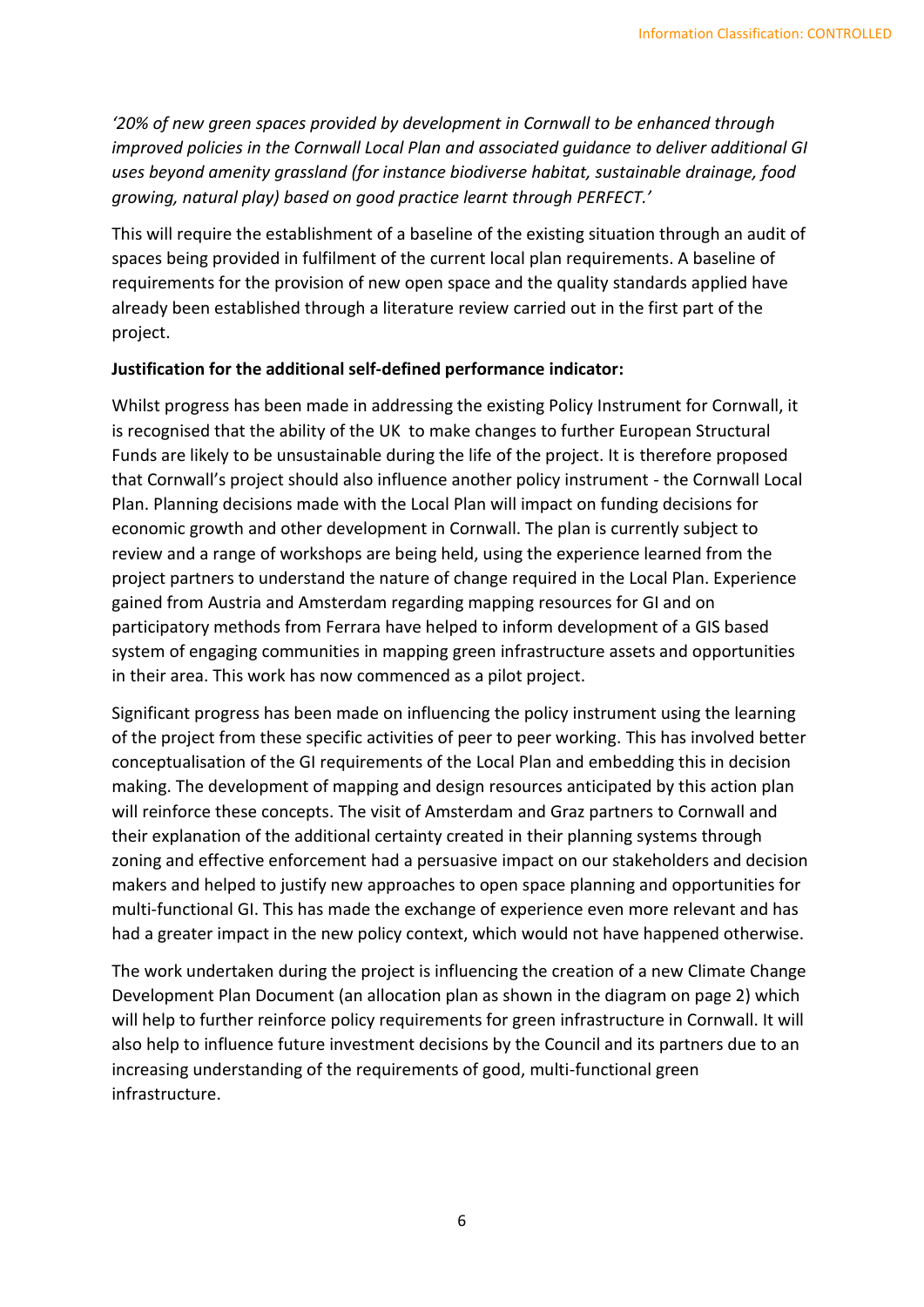## **Part III - Details of the actions envisaged**

#### **The vision - Where do we need to be in December 2021?**

Investment decisions favour the development of multi-functional green infrastructure, including:

- Planning and investment decisions in Cornwall recognise the value of multi-functional green infrastructure;
- Planning policies accentuate the role and benefits of multi-functional GI at both regional (Local Plan) and local (Neighbourhood Plan) level;
- Knowledge and understanding of the role, potential and value of green infrastructure is commonplace in planning, economic development, health functions of the Council and in Neighbourhood Planning groups;
- Development routinely provides good quality multi-functional green infrastructure; and
- Information about the critical need and the best potential (and location) for green infrastructure is readily available to communities, decision makers, developers and investors;
- Funding calls are better aligned to decisions that encourage and favour schemes or projects that provide green infrastructure as an integral factor.

#### **What conditions are needed in order to achieve this situation?**

- Consistent raising of GI solutions up the agenda across the directorates of Cornwall Council, including awareness raising with politicians and others making investment decisions through inclusion in standard training programmes for Councillors and staff; *Measure: Number of events and publications created to provide training on GI opportunities.*
- Dissemination of positive examples from PERFECT, the magic Matrix and Cornwall Council projects to demonstrate the practical benefits of GI interventions; *Measure: Cornwall Design Guide incorporating learning from PERFECT published by the Council.*
- Development and operationalisation of benchmarks of good practice for GI, including the promotion of benchmarking tools such as 'Building with Nature'. *Measure: inclusion of the benchmark in the Cornwall Design Guide, creation of a Chief Officer Note to encourage use by planning applicants and the endorsement of three Council masterplans using the technique.*

#### **Project Actions proposed throughout the plan period:**

• **Dissemination of information, practice and learning** – both actions proposed rely on the dissemination of information and practice gained from peer to peer working (such as the experience of Austria relating to the use of the Stockholm Solution to utilise multi benefits of street trees to persuade highways decision makers) and experience of practice from PERFECT partners through continuous engagement with the stakeholder group, including Neighbourhood Plan Groups, Cornwall and local Councillors and developers. This will continue to utilise groups already established by the Council with developers, architects and planning agents as well as environmental interests. We will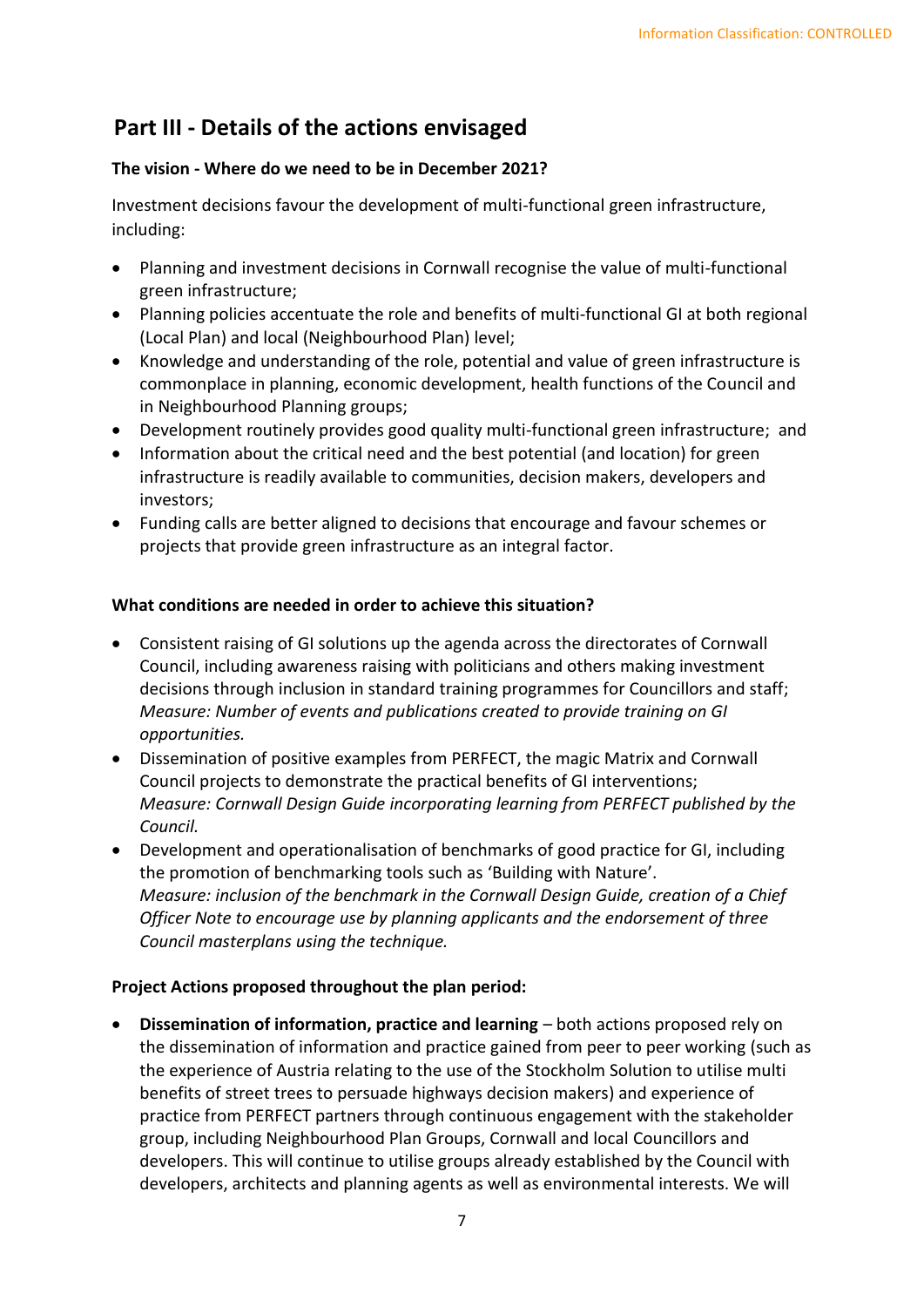also utilise the Planning Partnership (groups of Parish Councils) as well as the Local Enterprise Partnership, Local Nature Partnership and Health and Wellbeing Board;

- **Contribute to the development and dissemination of the magic matrix**  The Council will continue to contribute to the development of matrix through submission of case studies and will share the resource with stakeholders internal and external to the Council. A link to the matrix will be provided for use by Directorate staff;
- **Engagement of key officers and the Cabinet Member** of the Economic Growth and Development Directorate in the ongoing work of the project and the Actions set out in this plan through an internal stakeholder group and participation in study visits and Partner meetings as appropriate;
- **Regular articles in staff newsletters and communications The Planning Service has** now put in place video blogs from key officers to communicate work that is being undertaken and to create an interesting communication of new initiatives in the Service. Recent video blogs from the PERFECT project team have included the potential of the new Design Quality Guidance (proposed as an action in this Action Plan) as well as Biodiversity Net Gain and Building with Nature bench marking tools.

#### **How will knowledge be sustained during and beyond the project?**

#### **Development of GI champions**:

- Continue to disseminate the work of the project and the knowledge gained through newsletters, blogs and regular meetings with stakeholders from across the directorate.
- Create advocates for GI in the 8 area planning teams for the planning service to disseminate good practice amongst colleagues and champion GI solutions.
- Create champions in Transport, Health and Economy
- Make the Magic Matrix available and promote through our networks.

#### **Member training**:

.

Work alongside the Environmental Growth Plan to ensure that Cornwall Councillors and Parish Councillors receive training on green infrastructure.

• Evolve Neighbourhood Planning Guidance to explain concepts, potential actions and disseminate good practice in plain English to parishes and communities.

#### **Guidance and benchmarking**:

- Create new Design Guide to embed green infrastructure as an integral part of the design process in Cornwall, mainstreaming the approaches being gathered in the project.
- Use benchmarking techniques such as 'Building with Nature' to provide a consistent approach to GI across the Directorate and external partners.

#### **Review of policies and practices**:

• Use regular reviews of the Cornwall Local Plan to establish whether policies need to be changed, improved or reviewed in light of learning and practice observed.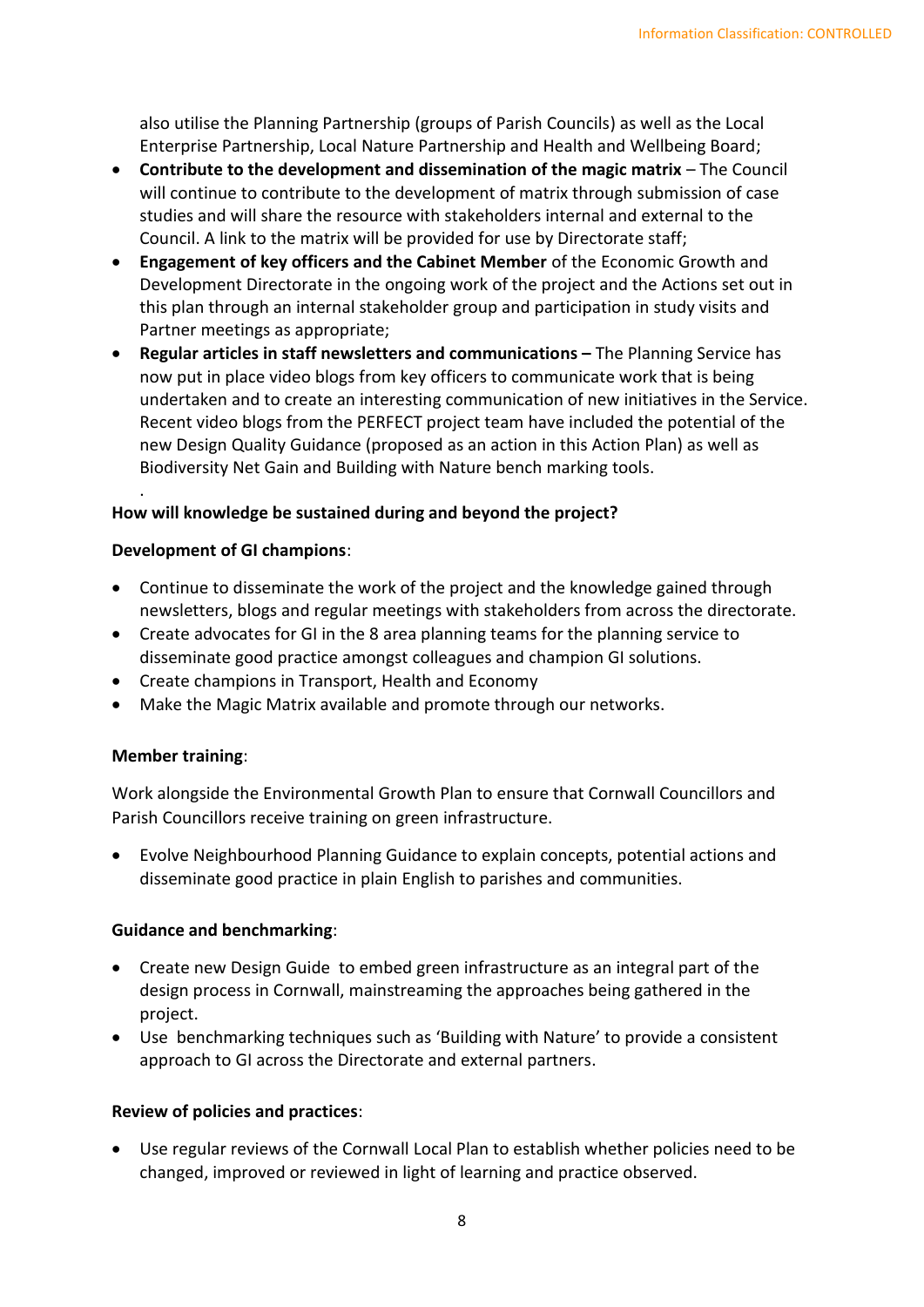- Ensure new planning documents incorporate and integrate GI guidance and requirements into policy and practice.
- Develop biodiversity net gain requirement for Cornwall for all scales of development.

#### **Monitoring:**

- Include GI provision and biodiversity net gain in annual monitoring report for Cornwall;
- Monitor and celebrate developments that provide good multi-functional GI and/or have been accredited by Building with Nature.

#### **Good practices that have influenced the Cornwall Action Plan:**

- Green Net Graz and Regional Spatial Planning and the use of GIS to identify and communicate GI opportunities (Provincial Government of Styria);
- Plan Amsterdam (City of Amsterdam);
- Handbook on participatory planning and development of GI opportunities with communities (Municipality of Ferrara);
- Factsheets and Expert papers (Town and Country Planning Association and other partners);
- Use of the 'Stockholm Solution' and the Green Points system (provincial Government of Styria);
- Magic Matrix (Town and Country Planning Association).

#### **Principal Actions overview:**

The Action Plan aims to improve the policies referred to in section 2 as follows:

- Creating a consistent approach to planning guidance (and changes to policy as required) that focuses efforts to deliver greater levels of green infrastructure;
- Creating a comprehensive, locally led understanding of green infrastructure opportunities and ensuring that they are understood and used by decision makers.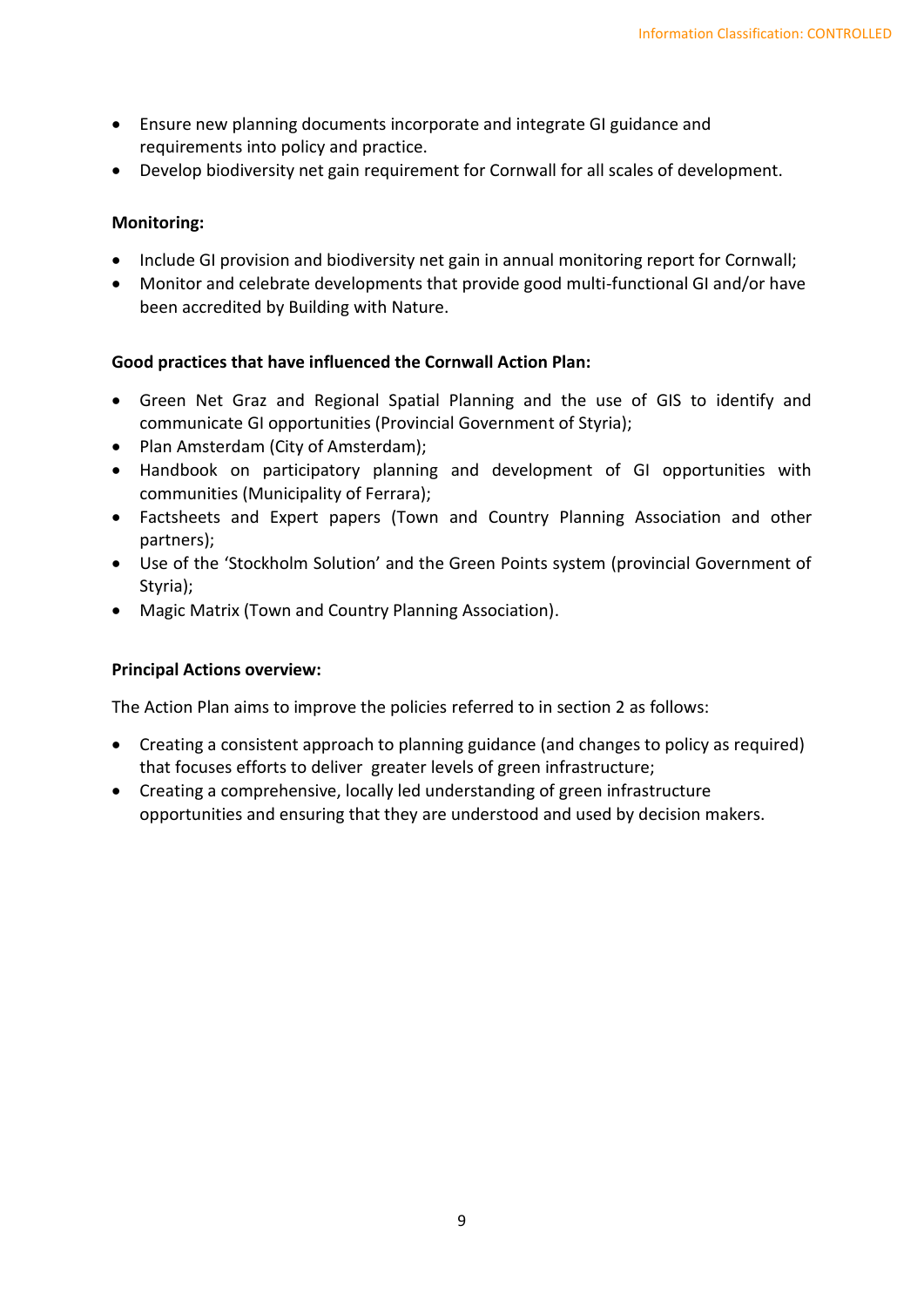## **Action 1 - Creating a consistent approach to planning guidance that focuses efforts to deliver greater levels of green infrastructure**

#### **Background:**

- Green Infrastructure planning and investment is dependent on integrated and informed planning across sectors, organisations and departments.
- A lack of cross-departmental working, results in confusion and lack of priority for the investment in and implementation of green infrastructure;
- •
- Documentation aimed at securing green infrastructure interventions is rarely integrated and a piecemeal approach to securing benefit often results in diminution of the approach;
- Experience gained from partner visits has proven the benefit of incorporating green infrastructure thinking into all parts of the Council's business, including adoption and specification processes. These processes tend to led by 'tried, tested and established' processes and specifications, generally at the expense of natural solutions.
- The approaches of the municipalities of Amsterdam and Graz, experienced through peer to peer working, create a more integrated and predictable approach to the planning of green infrastructure through early identification of opportunities and mapping to communicate them.
- Whilst the English Planning system is not based on the same zoning system as the Dutch and Austrian systems, there is transferability in setting expectations through specifications for provision and adoption of highway, drainage and open spaces in Cornwall. The techniques and approaches experienced by the project team and stakeholders have helped to influence new approaches.

#### **Action Description: Development of a new approach to the built and natural environment guidance:**

The key action identified both through the initial literature review alongside discussions with internal and external stakeholders and experience gained through the project has identified the need for a collaborative development process that brings together departments and services across the Council to agree a single approach to embedding green infrastructure approaches in planning guidance designed to improve the quality of the built and natural environment in Cornwall.

The development of the approach consists of the development of the guidance to encourage the right behaviours and standard of development alongside the restructuring of the specification and adoption processes of the council. This is particularly relevant to the highway adoptions process. The highway design guide and open spaces strategies will also be incorporated into the new approach to reduce future conflict in standards.

This guidance is being created in partnership with stakeholders for two target audiences: professional developers and agents designing schemes and submitting development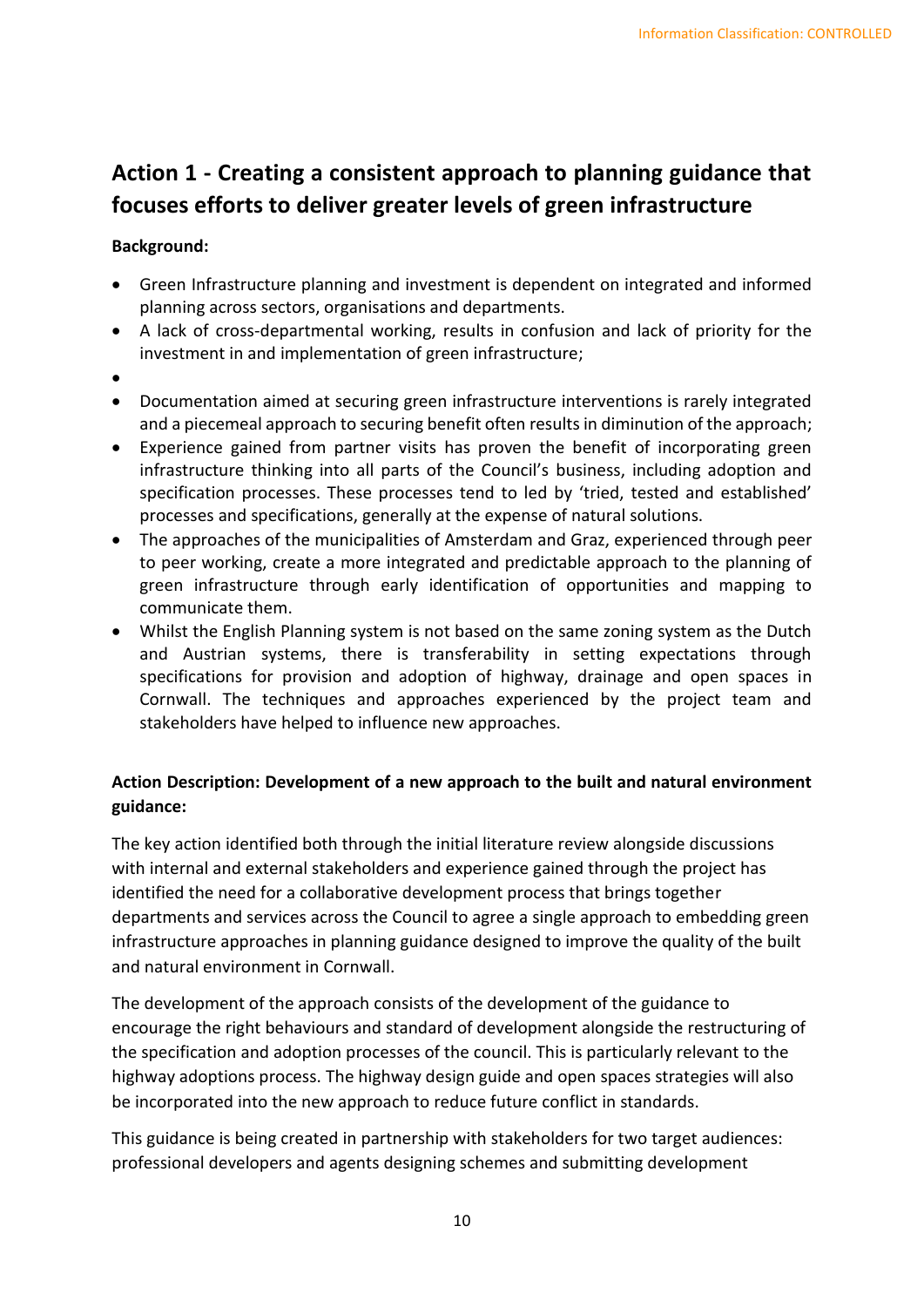proposals; and Parishes and others proposing the allocation of green infrastructure and the creation of GI policies in Neighbourhood Plans and other locally created documents and action plans.

The influencing of the Local Plan as an additional indicator for the project has been chosen to ensure that the policy applied to all development in Cornwall and influencing the economic development strategy for Cornwall is based around the principles of mainstreaming GI. This is particularly important given current uncertainty around future structural funding or replacement mechanisms. The Council is currently preparing a longterm strategy that will influence the development of any amended Local Plan policy, influencing of that process through discussions with economic and environmental growth colleagues will help embed the learning from the project and GI principles into new and amended policy.

The importance of long-term stewardship has been raised through involvement of stakeholders in the project and through the literature review. The importance of stewardship and community involvement in developing this approach has been raised by the project partners in Amsterdam and Ferrara through peer to peer working and the publication of Ferrara's participation handbook. Engagement with the stakeholder group in Cornwall and engagement with officers across directorates of the Council has identified that stewardship is critical to the development of the Cornwall GI approach.

#### **Step 1: Review of all relevant Cornwall guidance:**

- Identify all strategies relevant to green infrastructure and built environment;
- R previous planning and investment decisions to understand where changes are required.
- Assemble multi-disciplinary team across directorates to examine working practice, specifications, adoption processes and guidance that impact GI decisions and identify good practice to use alongside good practices identified through PERFECT.
- Use group to identify outcomes required from new development and opportunities to streamline provision and specification of green infrastructure in Cornwall.

#### Timeframe: Semester 5, 2019

#### **Step 2: Development of the Cornwall Design Guide**

Using learning from step 1 identify gaps in knowledge and gaps to be filled. Develop outline guidance framework to create a consistent approach to the new guidance.

Timeframe: Semester 6, 2019/20

#### **Step 3: Training programme:**

• Establish training approach and programme of sessions to embed learning from the project, using experience gained from the partners.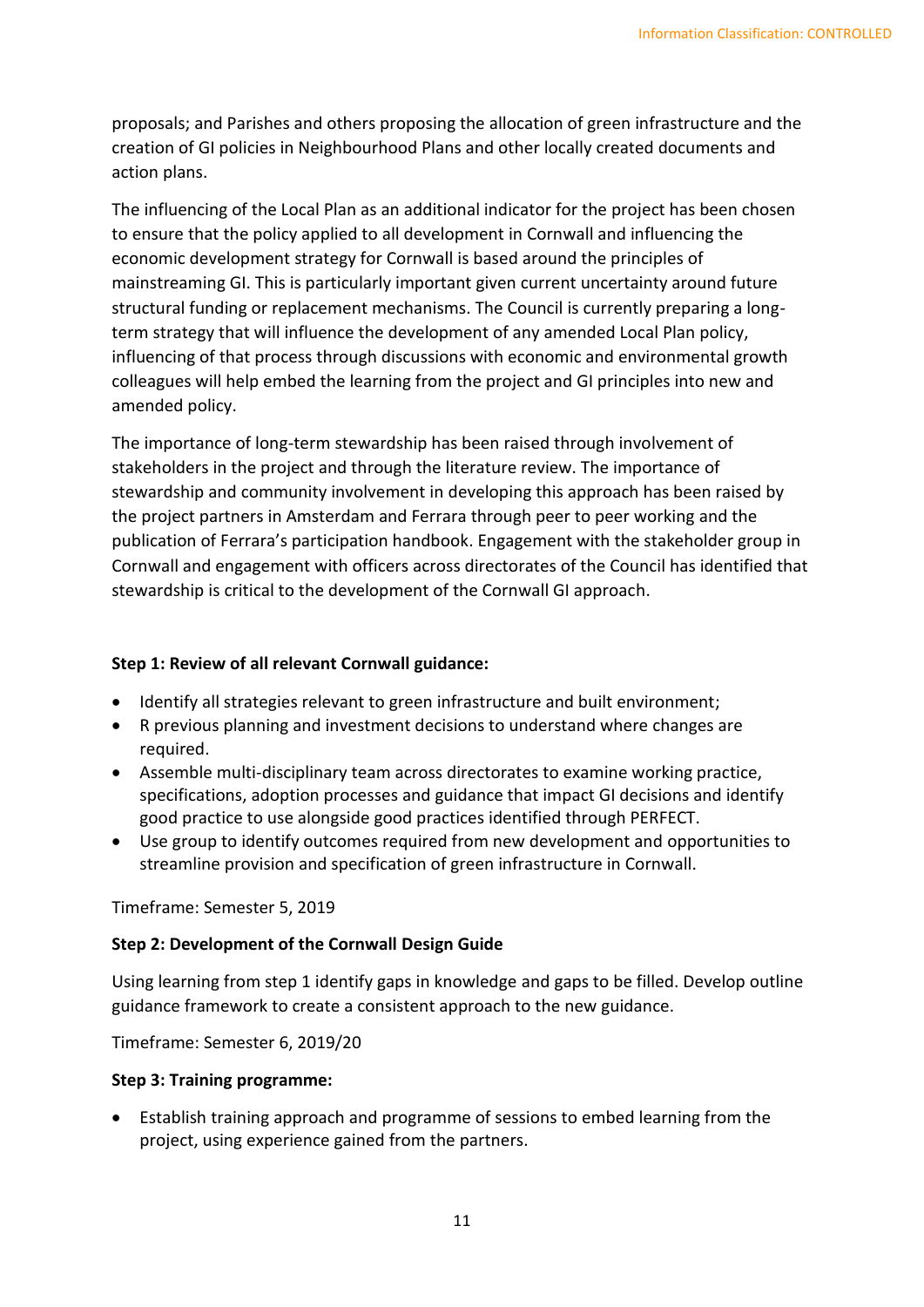• Normalise and embed the new approach through training of officers of the Council, Councillors and the development industry, agents and applicants.

Timeframe: Semesters 5 and 6, 2019/20 for initial training with follow up in semester 7 alongside launch of guidance and approach

#### **Step 4: Long-term stewardship approach:**

- Work with the New Communities Group in the UK and Ferrara and Amsterdam to understand better approaches taken in those municipalities to Long-term stewardship.
- Utilise knowledge developed by Ferrara in their Communities handbook to inform the process being considered in Cornwall.
- Explore potential for co-creation opportunities in new development to allow communities to have a key influence and role in the planning and maintenance of green infrastructure.

Timeframe: Semesters 5 and 6, 2019/20 scoping and development of approach, Semester 7, 2020 testing of approach and adoption

#### **Step 5: Develop assessment metric:**

• Develop, design, and test a decision aiding tool with communities to facilitate decision making/implement high quality GI.

Timeframe: Semester 6, 2019/20 – implementation Semester 7, 2020

#### **Step 6: Policy Review:**

Use development of guidance and learning from the project to inform the updating of the Cornwall Local Plan by:

- Identifying gaps in policy and approaches to amalgamate and strengthen the policy approach towards green infrastructure and its role in economic development, health and wellbeing and community building.
- Influence the development of a long-term strategy (including planning and Economic Development policy) through discussions with economic and environmental growth colleagues to embed the learning from the project;
- Ensure that any new settlement proposals being considered are firmly rooted in green infrastructure provision and developed using best practice guidance, including that developed by the TCPA.

Timeframe: Semesters 6 & 7, 2019/20 Initial conversations and scoping. Semesters 8 & 9 2020/21 development of new Local Plan or other planning policies as required.

#### **Step 7: Monitoring:**

• Undertake annual monitoring of planning decisions to establish the effectiveness of the new guidance, including interviews and other feedback from planning officers, developers and agents of the effectiveness of the guidance.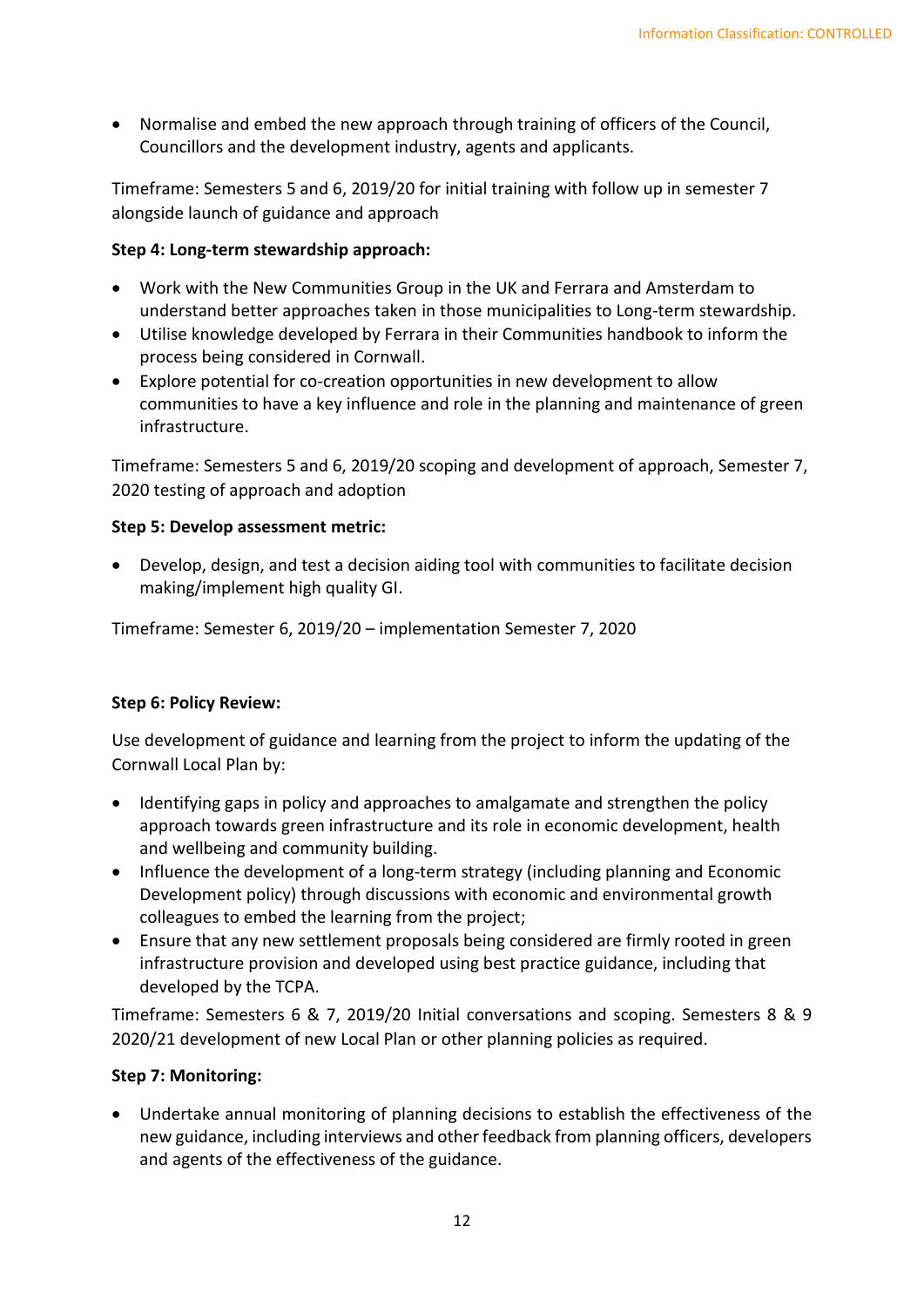• Continue to review other guidance available from other Councils and Partners to establish whether benchmarks are effective or should be updated.

Timeframe: Semesters 7, 8, 9, 10 and beyond.

#### **Players involved:**

The following players are engaged internally within the Council, but provide linkages to external organisations related to their subject matter. This includes valuable linkages and liaison to the Local Nature and Local Economic Partnerships. Both parties will be engaged in understanding current issues with delivery and understanding and conceptualising potential remedy to ensure that Green Infrastructure is delivered through the new approaches proposed.

- **Cornwall Council Economic Growth Service** The service will be involved in establishing the actions required to embed approaches in economic policy for Cornwall and replacement funding and enable this to be effected.
- **Cornwall Council Environment Team** the service will be involved in understanding the actions required to address issues raised by the project and by practical experience assisting the development of the joint approach and embedding approaches through the development of delivery plans for the Council's Environmental Growth Strategy.
- **Green Infrastructure for Growth team (Cornwall Council)** an ERDF funding project aimed at improving the biodiversity of local green spaces in 5 areas of Cornwall. Lessons learned from the project in respect of the potential for creating biodiverse green spaces has helped shape the approach to new GI provision in development.
- **Cornwall Public Health Team** this statutory service is helping to develop an integrated approach to public health improvements driven by green infrastructure provision. This follows identification of key health challenges of inactivity, poor diet and social isolation/loneliness and the ability of GI to help address them as part of a coordinated approach to service provision.

In addition, the Council is engaged in regular events to understand how planning techniques, policy and guidance can be shaped to enable the effective delivery of development and to reflect local priorities effectively in the delivery of green infrastructure. The Agent and Development Forums and Parish Councils provide direct access to developers and communities, helping to develop and test approaches to new GI guidance and provision. Parishes and elected Councillors provide a valuable link to communities in understanding priorities for green infrastructure provision and the development of projects.

- **Cornwall Agent and Developer Forums** bring together developers and agents creating new development schemes in Cornwall. A method of collaborative developing and disseminating new guidance and practice for GI in Cornwall.
- **Building Research Establishment and Royal Institute of British Architects** are important links to designers and architects in the creation and testing of the new approaches to design guidance and policy.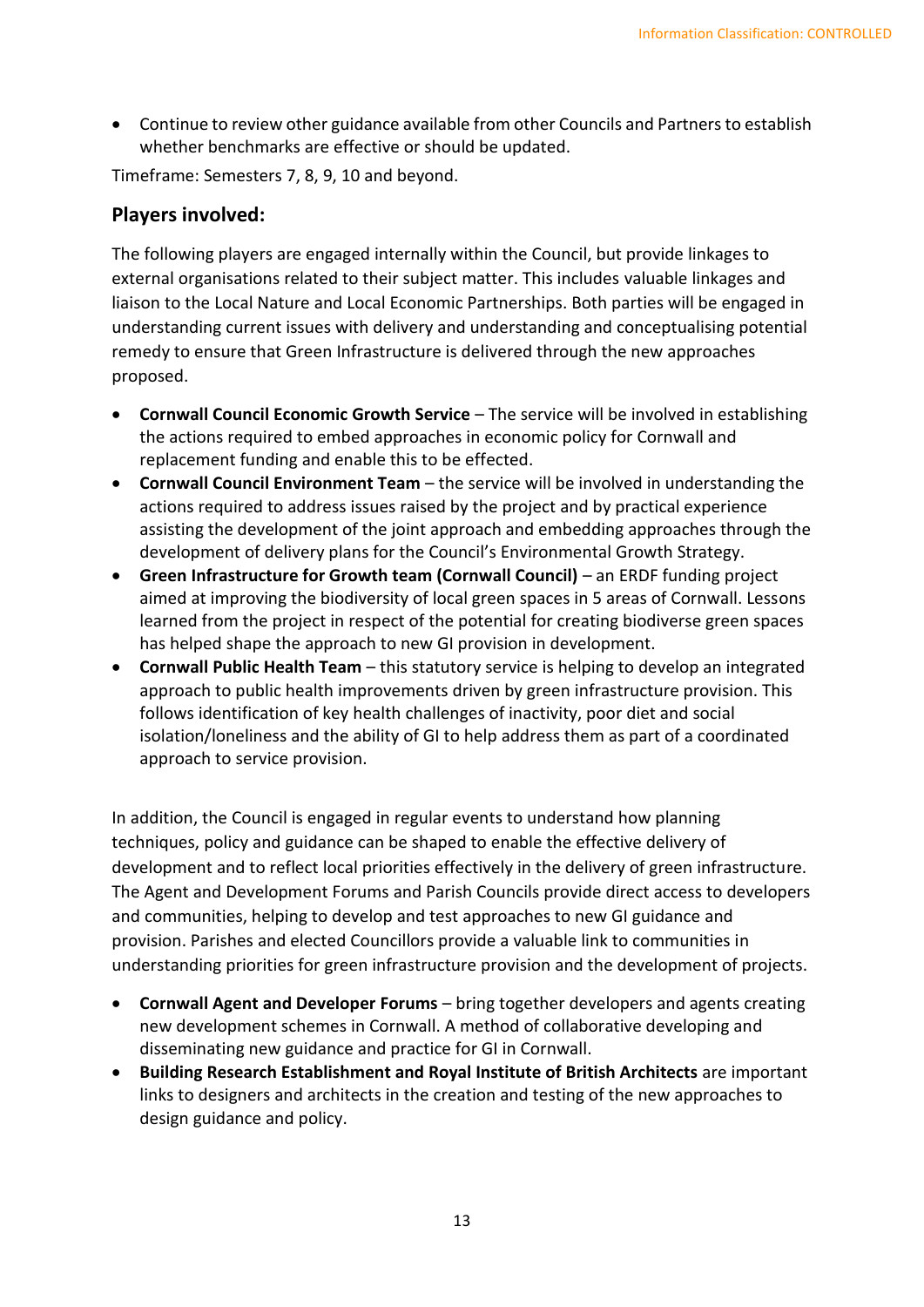- **Parish councillors** locally elected politicians making key decisions and recommendations on development and developing Neighbourhood Plans and associated guidance and action plans for green infrastructure.
- Cornwall Council elected Councillors locally elected politicians making key decisions on development proposals, policy, strategy, procurement and procedures.

**Natural England and the Environment Agency** – the national agencies of Government for Environment, Wildlife and drainage. Both provide vital links at local and national level to transfer knowledge from the PERFECT and to assist in the development of effective and sound policy approaches to planning GI.

**Eden Project** – environmental charity based in Cornwall, contributing research and practice and helping disseminate good practice locally and nationally.

#### **Timeframes:**

The timescales per element of the Action are outlined above, but are in summary:

The development of the new planning guidance is already in development alongside the PERFECT project. A first draft of the design guide setting out the Council's objectives for new development and green space provision is anticipated in April 2019. Adoption of the design guide is programmed for Winter 2019.

Development of new technical standards and adoption procedures (including long-term stewardship approaches) will include a consultation in Winter 2019 and adoption in Spring 2020.

The long term vision for Cornwall is currently under scope and will be reported to Council in winter 2019. The assessment of policy changes required for the Local plan is scheduled for Spring 2020 with work on policy changes commencing in Spring 2020.

#### **Costs**

Staffing time for the development of the new guidance approach; costs of production and printing of copies; costs of workshops and dissemination events; development of new technical content for specifications and standards and adoption processes. Local Plan review process and additional evidence collection in relation to GI related content.

#### **Funding sources**

Development and dissemination of the new guidance approach being undertaken in Phase 1 are being met from the staffing budget and meeting/dissemination event budgets. Phase 2 activity (other than monitoring) will be met from departmental budget and funding bids.

Budgets to be identified for technical assistance with development of new specifications and standards and long-term stewardship research and approach. Budgets to be identified for Local Plan review and evidence collection as scale of challenge identified.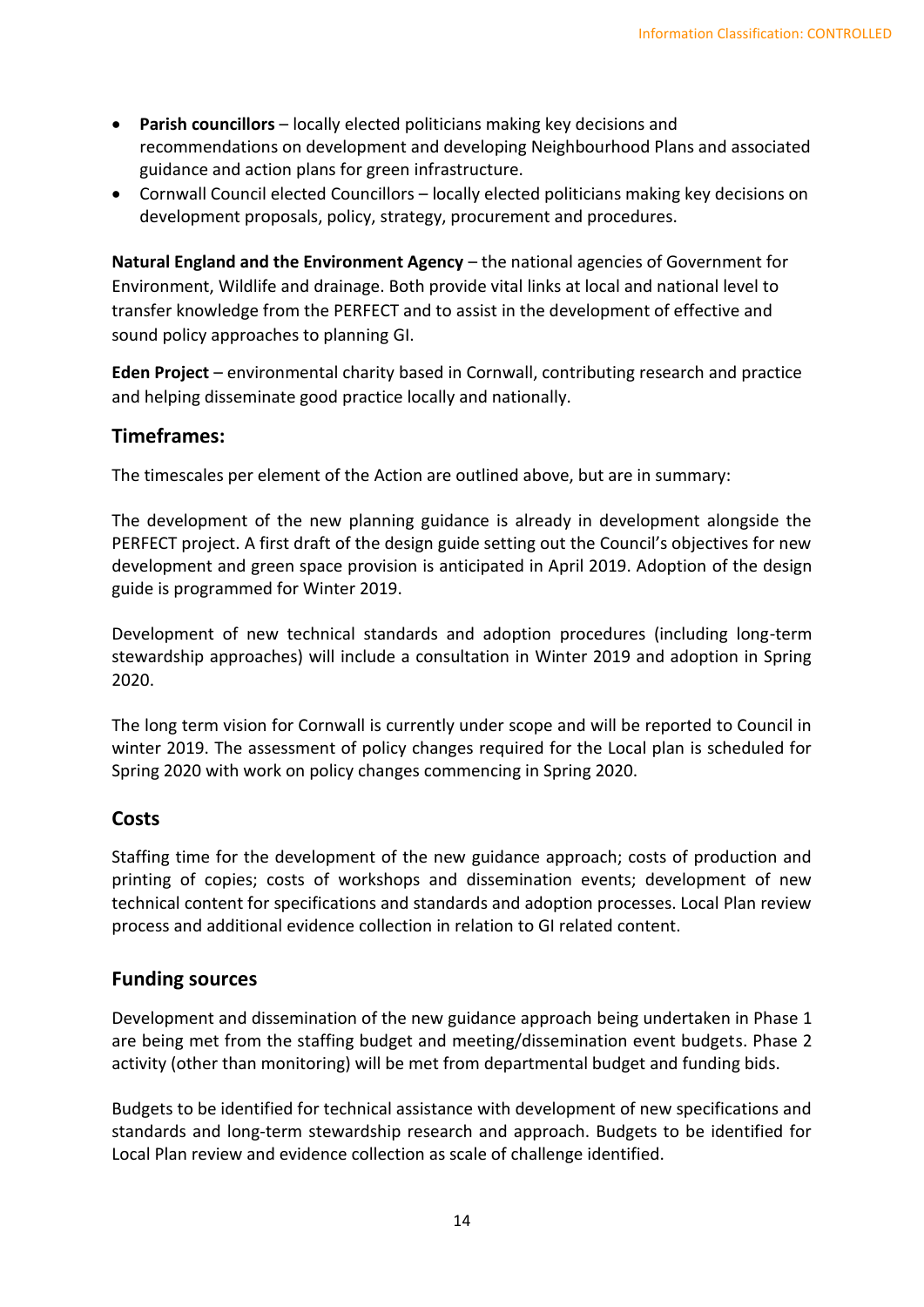## **Action 2 - Creating a comprehensive, locally led understanding of green infrastructure opportunities and ensuring that they are understood and used by decision makers.**

#### **Background:**

- The project has identified a lack of tangible and consistent evidence to drive the development of green infrastructure networks and to ensure the provision of functional networks of green.
- Green infrastructure planning is often absent in neighbourhood plans in Cornwall and there is a lack of priority given to the creation of multi-functional green space. There is often a lack of knowledge of the opportunities to achieve enhanced GI networks through local planning initiatives.
- A lack of knowledge of local opportunities and agreed priorities is in turn hampering the ability of decision makers to achieve the right GI in the right places.
- The project and experience of the approaches of the municipalities of Amsterdam, Graz and Ferrara has shown the benefits of a mapped and zoned approach to the planning of green infrastructure.
- The importance of a long-term vision that identifies the best opportunities for GI provision have been identified in the Waterproof City initiatives explored in Amsterdam and the Zonal maps in Graz. The engagement of communities in Ferrara in the development of a green infrastructure plan has also shown approaches to engagement that have provided ideas for application to Cornwall.
- Whilst the English Planning system is not based on the same zoning system, the development of mapped resources at a local level to clearly convey the need for functional linked GI networks and improvement of multi-functionality of existing and proposed spaces can provide a powerful tool for planning and creating additional certainty in the planning and provision of GI.
- It is desirable to involve communities directly in the process of assessing existing GI and exploring ways of improving and bolstering networks and the preparation of local action plans for GI improvements.

#### **Action Description: Development of a Green GIS spatial opportunities resource for Cornwall**

This action draws on the experience of partners in Graz and Amsterdam using spatial mapping to set out requirements for GI provision. Stakeholders and the project team learned how the development of mapped resources has helped to identify priorities and clear actions and importantly a shared understanding of opportunities for the development of GI in both locations. It also provides much needed clarity and certainty to the process of planning for networks of green infrastructure. It is recognised that the planning systems do not operate in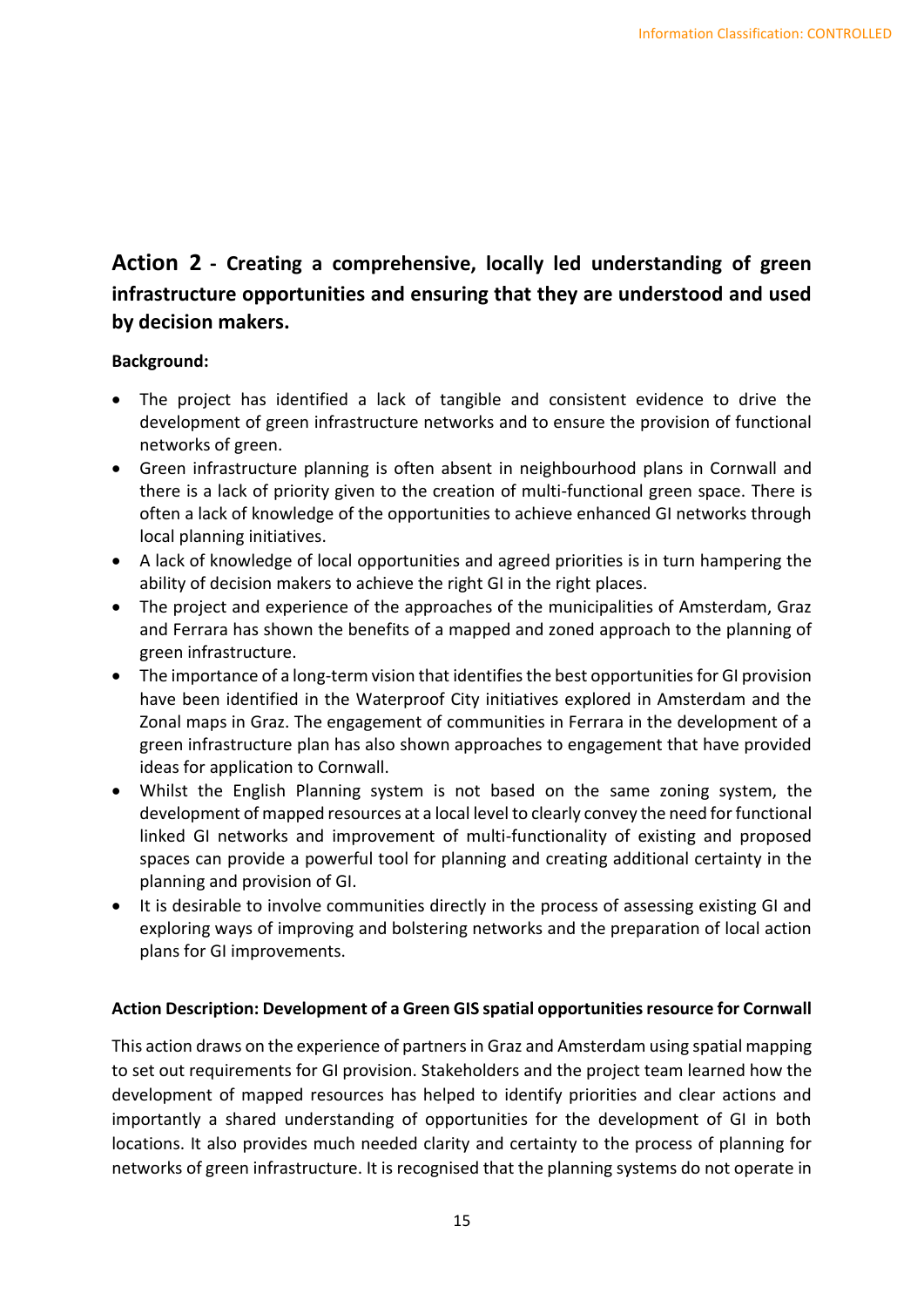exactly the same way, but clarity of actions required and spatial representation is relevant to create an environment of certainty of action required for specific sites and locations. The main action is to create a mapped resource showing the provision, gaps and opportunities for green infrastructure networks. This has been identified as a significant deficiency by the initial literature review and surveys alongside discussions with internal and external stakeholders. There is significant interest from Neighbourhood Planning Groups in creating mapping resources as both a prompt for decision makers and an opportunity to seek and allocate funding for GI initiatives in their parishes and plan areas.

The learning from the pilot will result in the development of guidance and a handbook of advice for Parishes and others proposing the allocation of green infrastructure and the creation of GI policies in Neighbourhood Plans and other locally created documents and action plans.

The development of the mapping resource will allow for the development of projects alongside the parishes and assistance in preparing local GI priorities for CIL top-slice spend. Mapping of strategic GI networks and improvement potential is being undertaken through a separate project in partnership with Exeter University called 'SWEEP' (South West Partnership for Environmental and Economic Prosperity). Overlaps between projects will be subject to additional assistance with communities to understand opportunities.

The mapping resources from parishes will be digitised by the Council and made available on an interactive GIS database provided to parishes and via the Council's public facing systems to the wider community. The opportunities mapping will be accessible to decision makers within the Council to guide planning and economic development decisions.

The project will be further supported through the development of the first action related to improved guidance on GI for Neighbourhood Planning Groups. We are also helping to develop an education package on GI benefits and approaches for dissemination to young people in schools. This will help to draw younger people into the consideration and planning of GI networks and mapping alongside more established members of the community. Identify all strategies relevant to green infrastructure and built environment and review through back cast of previous planning and investment decisions to understand where changes are required. Assemble multi-disciplinary team across directorates to examine working practice, specifications, adoption processes and guidance that impact GI decisions and identify good practice to use alongside good practices identified through PERFECT. Use group to identify the outcomes required from new development and opportunities to streamline provision and specification of green infrastructure in Cornwall.

#### **Step 1: Identify pilot opportunity for method and testing location:**

- Undertake presentations to introduce the concepts of GI and the opportunities afforded by mapping GI networks and opportunities with Parishes.
- Identify a group of parishes (to include areas of deprivation and investment of structural funding) willing to explore the development of a pilot mapping project alongside local people to inform the development of local GI and Investment Plans.

Timeframe: Semester 5, 2019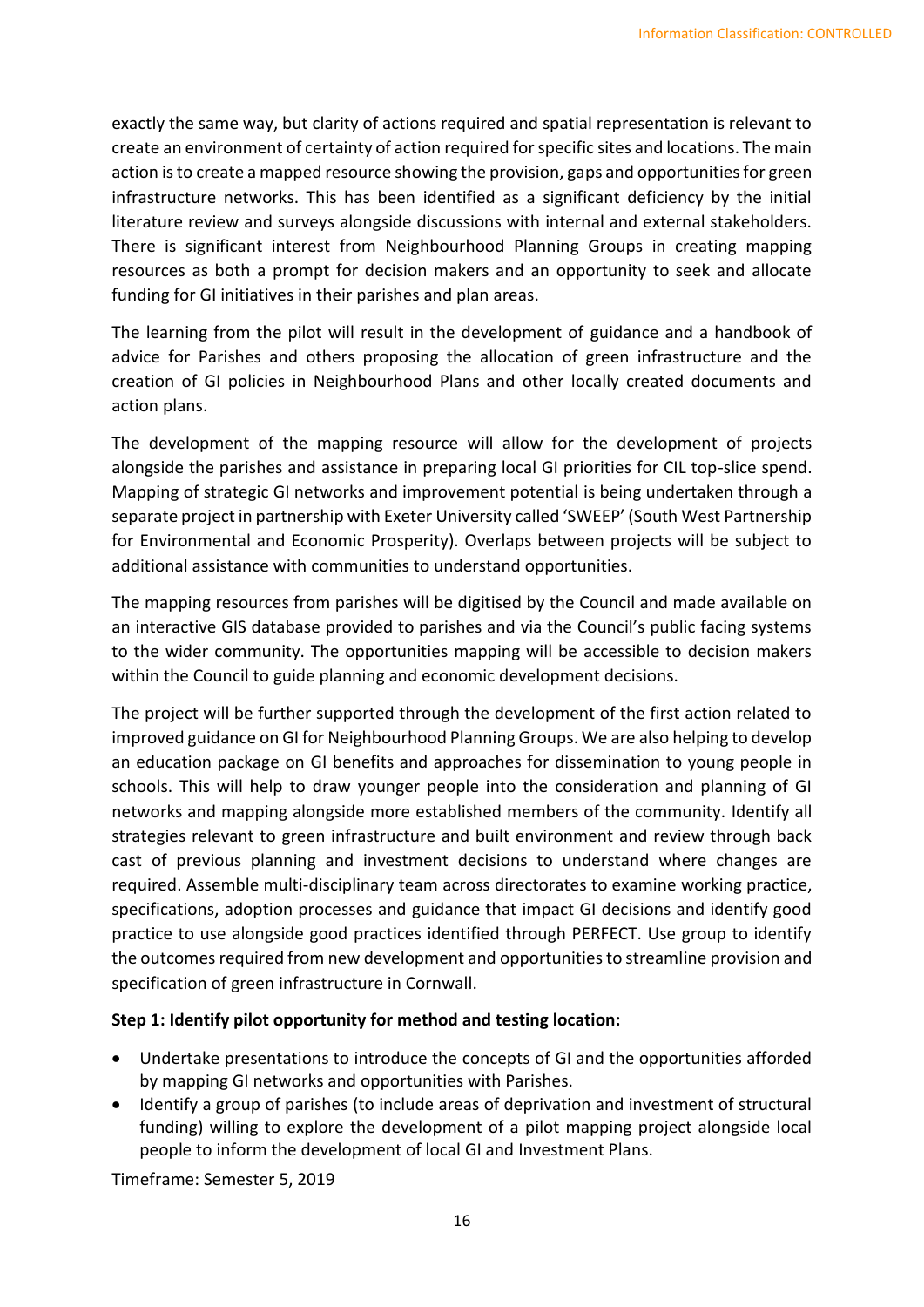#### **Step 2: Develop draft methodology for project:**

- Work with selected parishes group and Natural England and other internal stakeholders and Cornwall Councillors to develop a method to map resources across the parish areas, ground truth information currently held and assess the quality, functioning and connectivity of GI in each place. Use this to inform the development of an approach to be rolled out across all 213 parishes in Cornwall.
- Work with the University of Exeter to create an adapted framework for guided conversations related to the development of a study being undertaken with residents in social housing in the area to explore living conditions and community aspirations relating to facilities. Use the method for piloting alongside the development of the GI mapping to help identify community actions for improvement.
- Understand techniques used by PERFECT partners, particularly in Amsterdam on Rainproof /Plan Amsterdam and Ferrara Community Participation handbook to inform and iterate the methodology.

Timeframe: Semesters 5 and 6 for development and initial piloting of method with follow up in semesters 6 and 7 to engage communities

#### **Step 3: Publish mapping pilot and iterate local Action Plans:**

- Work with the University of Exeter to publish strategic green infrastructure information being collected under the SWEEP project to establish a consistent mapping resource across Cornwall to which local information can be added incrementally by this mapping project.
- Use draft method to work intensively with Parishes, publish pilot mapping and work with decision makers to understand the usefulness of the resource.
- Digitise mapping and make available on an interactive GIS database provided to parishes and via the Council's public facing systems to the wider community.
- Work with Parishes to identify actions and potential investment sources that could help deliver GI changes anticipated.
- Use emerging action plans and method to inform the development of guidance for use by other areas.

Timeframe: Semesters 6 and 7 for publication of mapping and development of draft action plan methodology

#### **Step 4: Develop and publish guidance for method:**

- Use learning from the pilot to develop guidance and a handbook of advice for Parishes and others proposing the allocation of green infrastructure and the creation of GI policies in Neighbourhood Plans and other locally created documents and action plans.
- Help to develop an education package on GI benefits and approaches for dissemination to young people in schools to draw younger people into the consideration and planning of GI networks and mapping alongside more established members of the community.

Timeframe: Semesters 6 and 7 2019/2020

#### **Step 5: Monitoring:**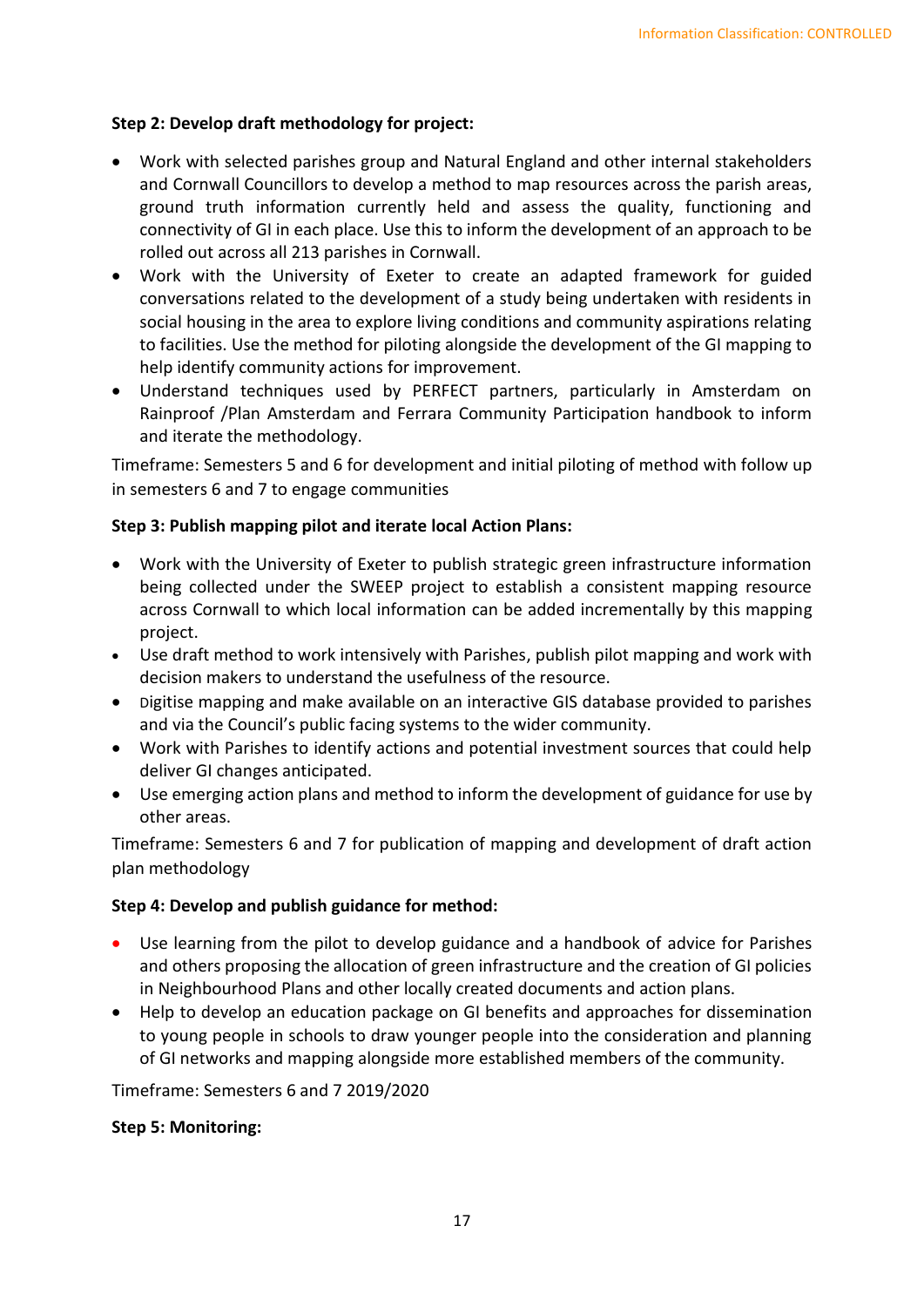- Undertake monitoring of Neighbourhood Plans published and submitted to the Council to establish the effectiveness of the new guidance, including interviews and other feedback from Neighbourhood Planning Groups of the effectiveness of the guidance.
- Continue to review practice being developed to establish whether the technique and method is effective or should be updated/amended.

Timeframe: Semesters 7, 8, 9, 10 and beyond.

#### **Players involved**

The Council is engaged in regular events to understand how planning techniques, policy and guidance can be shaped to enable the effective delivery of development and to reflect local priorities effectively in the delivery of green infrastructure. Parish Councils and elected Councillors provide direct access to developers and communities, helping to develop and test approaches to new GI guidance and provision. Parishes and elected Councillors provide a valuable link to communities in understanding priorities for green infrastructure provision and the development of projects.

- **Parish councillors** locally elected politicians making key decisions and recommendations on development and developing Neighbourhood Plans and associated guidance and action plans for green infrastructure. Parishes form the qualifying bodies for Neighbourhood Planning and NDP groups are generally wholly or majority parish members. Parishes will be directly involved in the development and application of the method.
- **Cornwall Council elected Councillors** locally elected politicians making key decisions on development proposals, policy, strategy, procurement and procedures.

The following players are engaged internally within the Council, but provide linkages to external organisations related to their subject matter. This includes valuable linkages and liaison to the Local Nature and Local Economic Partnerships. Both parties will be engaged in understanding current issues and ways of delivering GI proactively, including potential sources of funding and information for the development of practical assistance for GI policy making, priorities mapping and funding opportunities.

- **Cornwall Council Economic Growth Service** assistance in development of guidance on local GI action plans and potential funding sources. This will also allow the exploration of potential future funding and match funding sources as replacement funding and delivery mechanisms are identified.
- **Cornwall Council Environment Team** assisting the development of the GIS mapping method and providing advice on green spaces, funding opportunities and embedding approaches through the development of delivery plans for the Council's Environmental Growth Strategy.
- **Cornwall Public Health Team** this statutory service is helping to develop an integrated approach to public health improvements driven by green infrastructure provision. This follows identification of key health challenges of inactivity, poor diet and social isolation/loneliness and the ability of GI to help address them as part of a coordinated approach to service provision.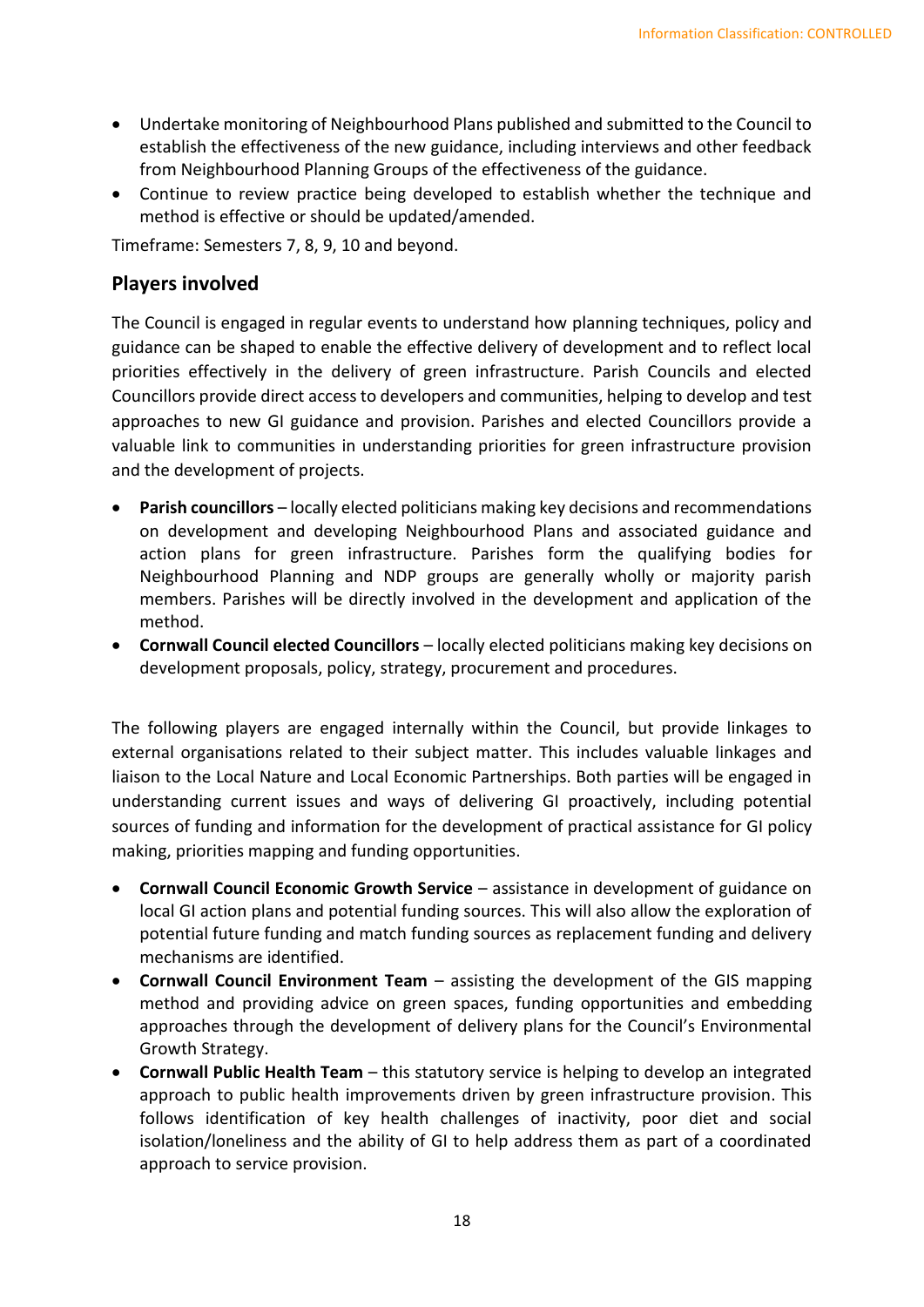- **Green Infrastructure for Growth team (Cornwall Council)** an ERDF funding project aimed at improving the biodiversity of local green spaces in 5 areas of Cornwall. Lessons learned from the project in respect of the potential for creating biodiverse green spaces will help to provide examples of GI improvement at parish and local level and the possibilities for change in management regimes/introduction of multi-national networks and spaces.
- **Natural England and the Environment Agency** the national agencies of Government for Environment, Wildlife and drainage. Both provide vital links at local and national level to transfer knowledge from the PERFECT and to assist in the development of effective and sound policy approaches to planning GI. Natural England is assisting in the development of the mapping method.
- **Eden Project** environmental charity, contributing research and practice and helping disseminate good practice locally and nationally.

#### **Timeframe:**

The timescales per element of the Action are outlined above, but are in summary:

The pilot study (please note that this is not an Interreg Pilot) with the Camborne, Pool and Redruth Network Area Councils has already been started. The data collection phase is expected to be complete in August/September 2019.

Guidance relating to the development of the mapping is being developed concurrently and will be completed in late summer 2019. Uploading of the first mapping will also be undertaken in late summer 2019.

Once the pilot has been completed, guidance will be published and the method launched with the remainder of the parishes in Autumn/Winter 2019.

Due to the voluntary nature of Neighbourhood plans, the method cannot be mandated for all parishes, but the Council will identify areas that would be of strategic benefit (e.g. subject to significant growth or have established issues relating to poor provision of GI) for assistance and publicise the approach that has been developed. This will be undertaken alongside the development of the project, but with a notional date for agreeing priorities in Winter 2019.

#### **Costs:**

The development of the mapping resource by parishes will require time by volunteers and in larger settlements by grounds people and other practitioners to capture information.

Digitisation and uploading, completion of attributes tables will be undertaken by the Council and costs will need to be established to understand whether additional funding needs to be identified.

The development of guidance for parishes is covered through the staff resourcing funding via departmental budgets.

#### **Funding sources:**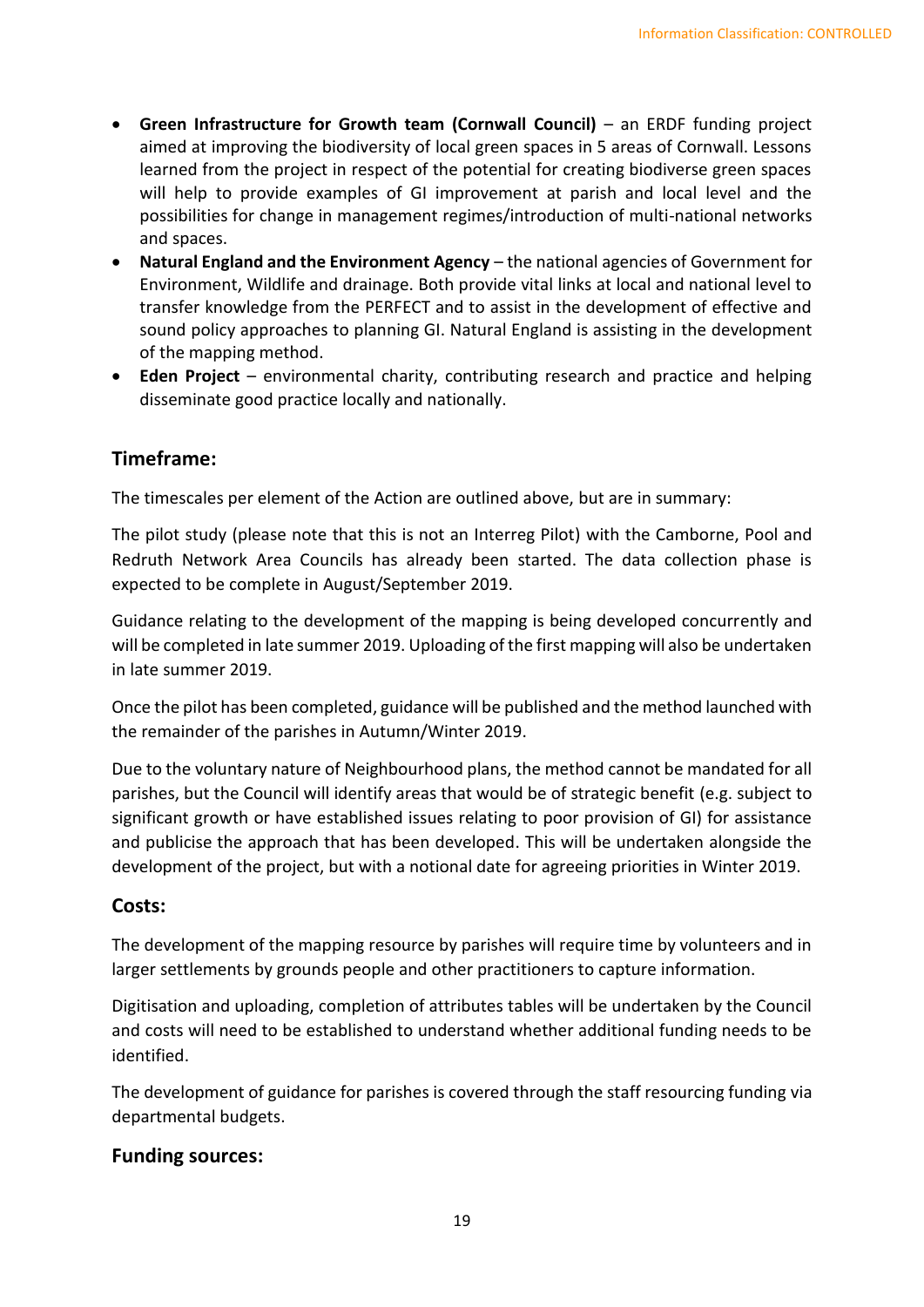The development of the mapping resource can be covered in many instances by funding made available for Neighbourhood Planning, but the exact resource required, alongside staff resource for digitisation and uploading of maps/creation of attributes will only be known through the completion of the Cornwall pilot.

## **Action 3 - Green schools for the future pilot: Creating a green infrastructure approach for use by schools to plan and construct pupil-led green infrastructure projects.**

#### **Background:**

- It is desirable to involve communities directly in the process of assessing existing GI and exploring ways of improving and bolstering networks and the preparation of local action plans for GI improvements.
- Cornwall Council is keen to develop a pilot project based on the experience of the 'Amsterdam Impulse School playgrounds' programme, which seeks to increase access to greenspace and enhance resilience through reducing the area covered by hard surfaces in urban playgrounds.
- The pilot will provide several Practical Demonstrations of new or improved green spaces within or adjacent to schools that will develop improved green spaces and develop metrics to determine the associated value to the local community. The focus of these demonstrations will be to understand the benefits of increased multi-functionality of green spaces, with an emphasis on:
	- $\circ$  Engagement with the schools and community through co-creation and design;
	- o Developing an educational resource to raise awareness of the value of multi-functional green spaces;
	- o Incorporating and improving natural green/blue infrastructure for flood resilience; and
	- o Increasing natural features and habitat to improve diversity and eco-resilience.
- Cornwall is a predominantly rural area, but many of our urban schools are critically short of green infrastructure and many are in areas where there are surface water drainage issues. There is often little accessible, multi-functional greenspace where children can experience nature and understand the contribution that GI can make to our climate and wellbeing. This is frequently also the case in rural schools. Existing schools often send all rainwater to the combined sewers, creating additional problems for drainage and flooding.

#### **Action Description: Development of a Green GIS spatial opportunities resource for Cornwall**

This pilot action is based on the experience of Amsterdam City Council's 'Amsterdam Impulse School playgrounds' programme, which seeks to increase access to greenspace and enhance resilience through reducing the area covered by hard surfaces in urban playgrounds. It involves the designing and implementation of a programme that links young people and surrounding communities in understanding the opportunities unlocked by GI provision in schools and the public realm. The project is designed to link schools and communities where children and communities around schools can be involved in developing GI projects, particularly related to the water environment.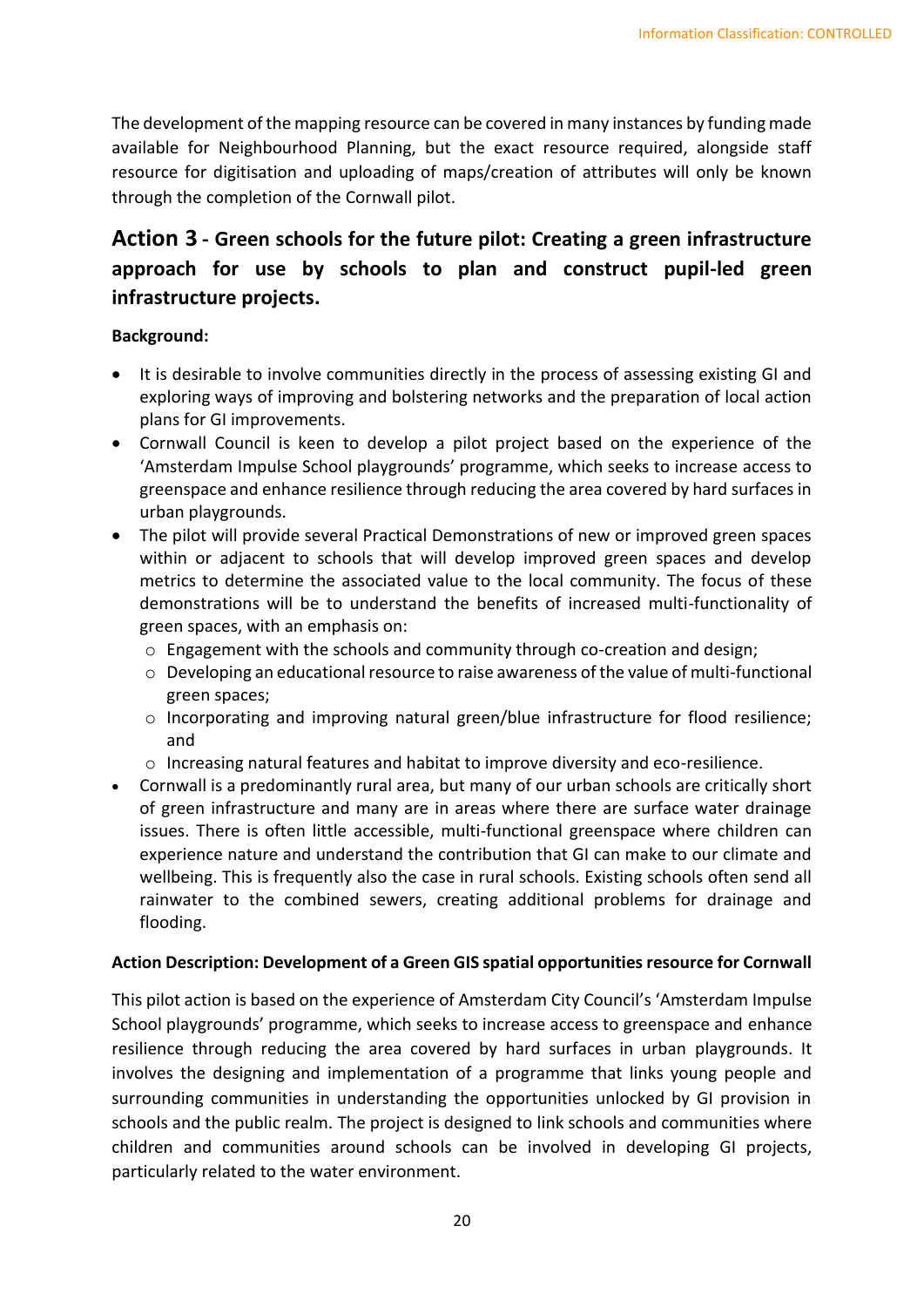The Amsterdam programme is necessarily focussed around urban schools and the particular issues of the city in terms of access to green space and flooding reduction. Cornwall has similar challenges to those of Amsterdam in many of its urban schools as noted in A1, but in addition there are a number of rural schools that have more extensive grounds, but are underutilising GI opportunities. This could be a valuable expansion of the scheme to embed GI practice into more rural schools and provide a wider methodology to influence other areas and funding streams.

The pilot study aims to build on the approach developed by Amsterdam, but to increase the educational element related to the challenges of climate change and adaptation, which is increasingly important to embed in planning across the UK and Europe and to identify practical actions at school that can show the positive opportunities for adaptation and changes.

A critical difference between the Amsterdam and Cornwall approach at this time is a difference in funding mechanisms for such interventions. This requires an amended methodology to that used in Amsterdam to enable opportunities to engage with public and private sectors to identify funding and partnership working opportunities. The way that schools are managed and maintained in the UK and considerations of out of hours access to school grounds as a result of this also needs to be considered in the methodology, potentially helping to expand the benefits of the interventions outside of the confines of the school grounds.

Therefore whilst the basic methodology used by Amsterdam will heavily influence the development of the pilot project there will need to be operational changes to the programme. This includes the approaches to designing the scheme with the school and an educational approach to be incorporated into lessons. It will also use the basis of the design competition to engage young people directly in the final design and appearance of the scheme. This is very much left to schools in the Amsterdam scheme, but further support for the education element and support for the schools would be required in any UK adaptation of the scheme. This would involve the use of a local partner and the education department as well as planners, hydrologists and members of the Council's carbon neutral team. This would allow for a package of support and education to be developed that could then be rolled out as applicable to the local area.

The methodology will be adapted further to encourage partnerships between primary and secondary schools to engage at both a younger and older set of children. The scheme will also encourage the development of volunteering opportunities and the use of local companies and partners to help deliver the project rather than a direct award of funding. This works better with UK finance structures and encourages further longevity to the schemes. The development of these amendments will help the method to adapt to a UK context, but also provide ideas as to how the project could be adapted by other European partners as a response to climate emergencies and the need to engage young people directly in adaptation and designing for the future.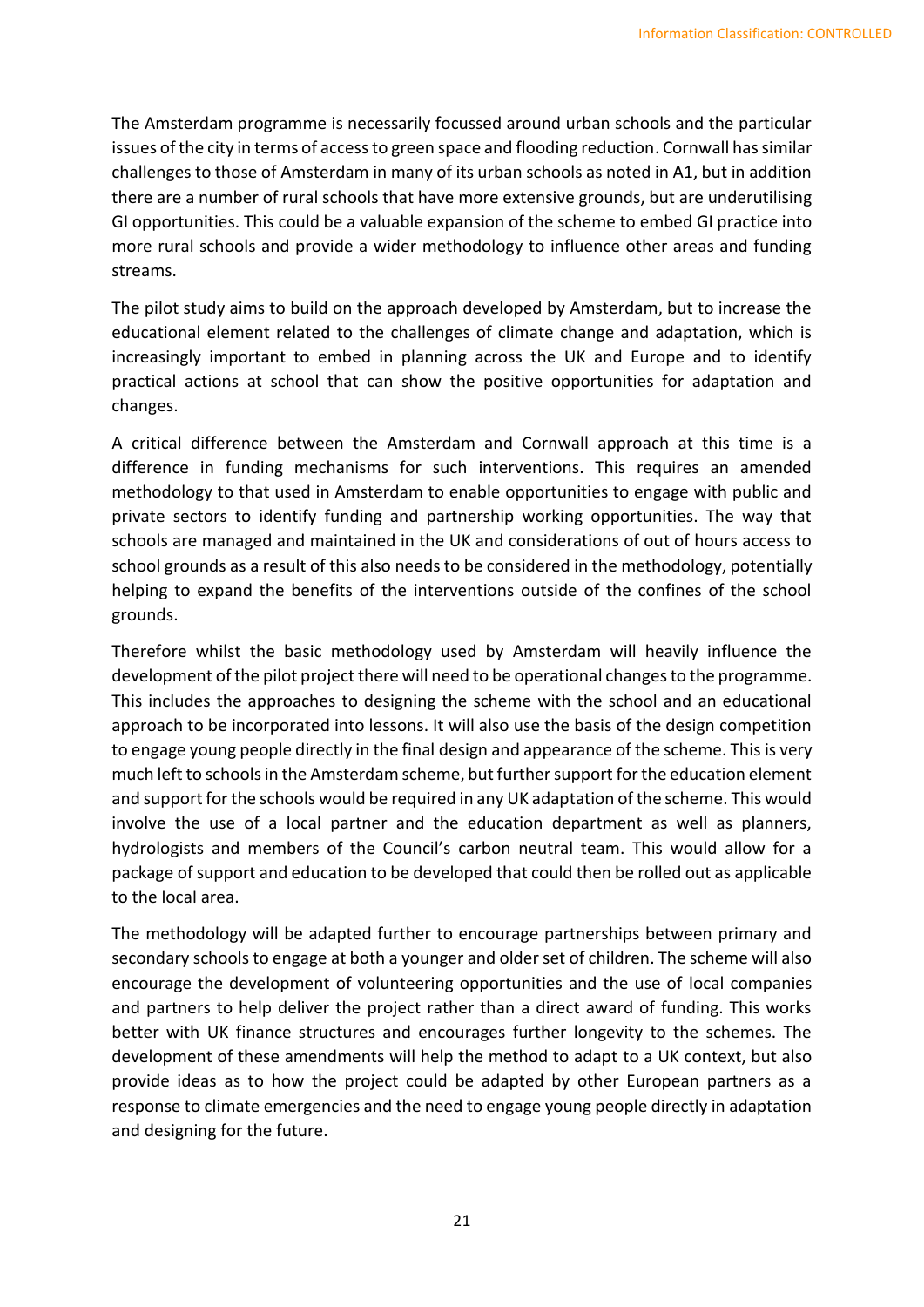We would like to continue to work with the Amsterdam partners to develop the approach that has been taken and adapt it to the UK situation, exploring funding mechanisms and benefits being established through the monitoring process for the project and feeds into the Amsterdam Action plan for PERFECT. The monitoring phase of the PERFECT project allows this work to be observed and for the partners to have a direct working relationship.

A short list has been compiled of schools that could participate in the project and provide a good cross section of types of site and environmental drivers and we're keen to work with local providers to establish a local and replicable model to allow further schools to be involved. A local partner as well as relevant professional staff from the Council will help to develop a programme alongside schools for education and to help design solutions that work with the challenges experienced in the area and school involved. Experience will be sought from the Amsterdam programme to help develop a locally relevant governance structure and approach to funding, including from bodies such as the water company as part of reducing water discharge to the public sewer.

The learning from the pilot will result in the development of guidance, lesson plans and other materials to embed the process as well as the identification of on-going funding opportunities to extend the scheme.

#### **Step 1: Identify pilot opportunity and establish materials and approach:**

- Education approach (consisting of the education pack designed alongside the schools through involvement of planners, hydrologists, ecologists and education), drawn on Amsterdam approach, including materials for lessons;
- Selection of the 3 pilot schools and undertaking of the baseline survey;
- Agree a small number of initial sessions with the school for pupils to meet the team, learn about GI, carry out a survey of the school grounds and immediate surroundings and start to think about the issues that their area has or creates;
- Pupils challenged to explore opportunities and design interventions for their school, accompanied by a design competition.

Timeframe: Semester 7, 2020

#### **Step 2: Development of schemes and construction:**

- Following the design competition, schemes will be designed up to full specification in partnership with our external partner and additional engineering support as required shared between the external contractor and staff from the Council depending on the complexity of the works and presented back in the form of plans, visualisations and options to the schools (and communities where applicable) through a specially organised workshop arranged and staffed by Council staff and our external partner to demonstrate what can be achieved and to seek feedback.
- An additional cycle will be added to allow for redesign or amendment of plans following feedback. Construction activities are likely to be limited to smaller scale interventions due to space available in most playgrounds and may typically include rain gardens, small green roofed shelters, natural play opportunities, tree planting and removal of paved areas for planting. Help in the construction of the schemes will be sought from contractors and community members and parents in the locality and funding matches from water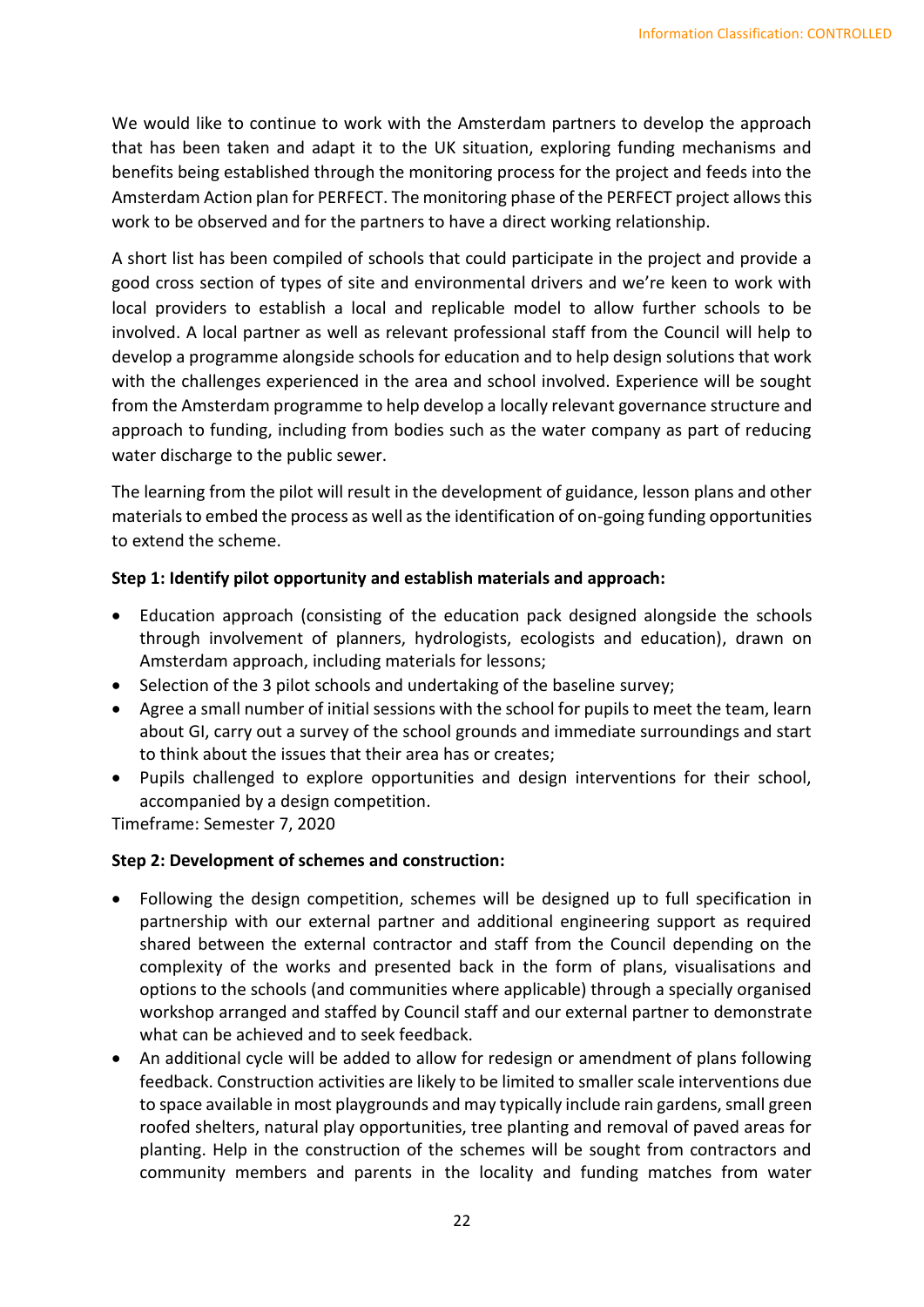companies and others explored to ensure that communities are engaged and best value for money is achieved.

Timeframe: Semester 8

#### **Step 3: Learning feedback, monitoring and future funding identification:**

• Following completion of construction, learning reports will be assembled to show how the scheme can be applied out to a wider cohort of schools. The survey from semester 1 will be undertaken again to understand how pupils and parents appreciate the GI interventions made. Scientific measures will be made by children to show how much water has been saved from direct drainage and how biodiversity has improved across sites. Feedback will be sought from the schools and partners involved in the project to understand how improvements can be made. Following completion of the survey and construction phase the programme will be re-evaluated by Council staff and the external partner and learning passed to the economy, carbon neutral, planning and education teams to identify funding for subsequent phases. If the scheme has been successful or is considered to be replicable at scale, applications will be prepared to extend or replicate the pilot action in other schools exploring the availability of funds in the Community Locally Led Development programme, the Carbon Reduction Programme, planning contributions from the Cornwall Local Plan and other sources. The majority of this work will be undertaken by Council staff, a total of around 40 days for two staff (this allows for interactions with other staff and stakeholders).

Timeframe: Semester 9

#### **Players involved**

Whilst the basic methodology used by Amsterdam will heavily influence the development of the pilot project further support for the education element and support for the schools will be required in any UK adaptation of the scheme. This would involve the use of a local partner and the education department as well as planners, hydrologists and members of the Council's carbon neutral team. This would allow for a package of support and education to be developed that could then be rolled out as applicable to the local area. Partnerships will be encouraged between primary and secondary schools to engage at both a younger and older set of children.

• **Cornwall Council elected Councillors** – locally elected politicians making key decisions on development proposals, policy, strategy, procurement and procedures.

The following players are engaged internally within the Council, but provide linkages to external organisations related to their subject matter. This includes valuable linkages and liaison to the Local Nature and Local Economic Partnerships. Both parties will be engaged in understanding current issues and ways of delivering GI proactively, including potential sources of funding and information for the development of practical assistance for GI policy making, priorities mapping and funding opportunities.